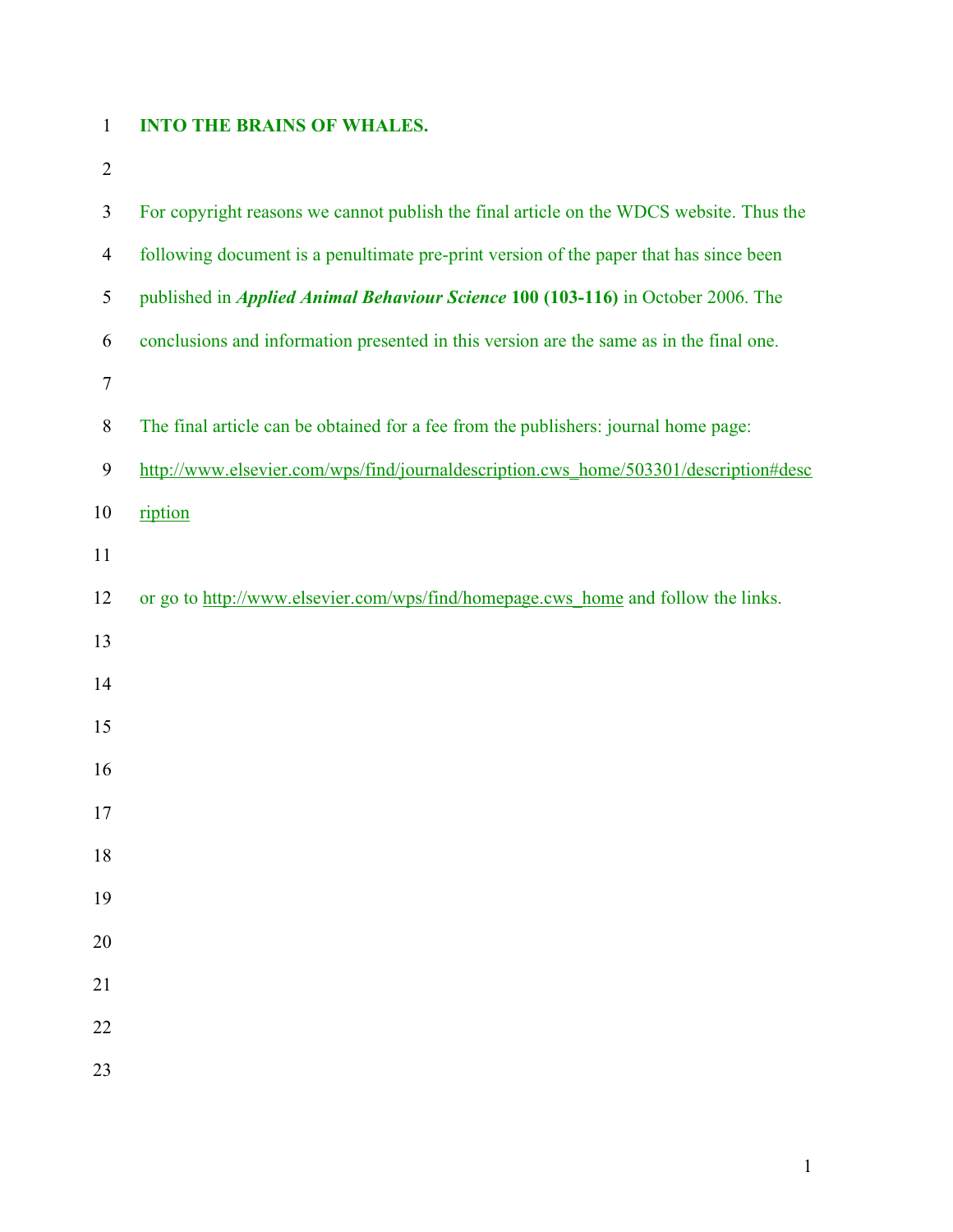| 24 | Into the Brains of Whales.                                                               |
|----|------------------------------------------------------------------------------------------|
| 25 |                                                                                          |
| 26 | Mark P. Simmonds,                                                                        |
| 27 |                                                                                          |
| 28 | Whale and Dolphin Conservation Society,                                                  |
| 29 | Brookfield House,                                                                        |
| 30 | St. Paul's Street,                                                                       |
| 31 | Chippenham, Wiltshire                                                                    |
| 32 | <b>SN 15 1LJ</b>                                                                         |
| 33 |                                                                                          |
| 34 | Phone UK +44 1249 449 500 Fax +44 1249 449 501                                           |
| 35 | Email mark.simmonds@wdcs.org                                                             |
| 36 |                                                                                          |
| 37 | Abstract                                                                                 |
| 38 |                                                                                          |
| 39 | Whilst studies on cetaceans have focused on a few populations of just a few species,     |
| 40 | various complex behaviours and social structures that support the notion that cetaceans  |
| 41 | should be regarded as intelligent animals have been revealed. The evidence to support    |
| 42 | this is reviewed here and is best developed for some odontocete species, although recent |
| 43 | studies on minke whales show that the behaviour of baleen whales may be more complex     |
| 44 | than previously thought. As one consequence of high intelligence, the potential impacts  |
| 45 | of whaling and other removals may be far greater than they appear and a new approach to  |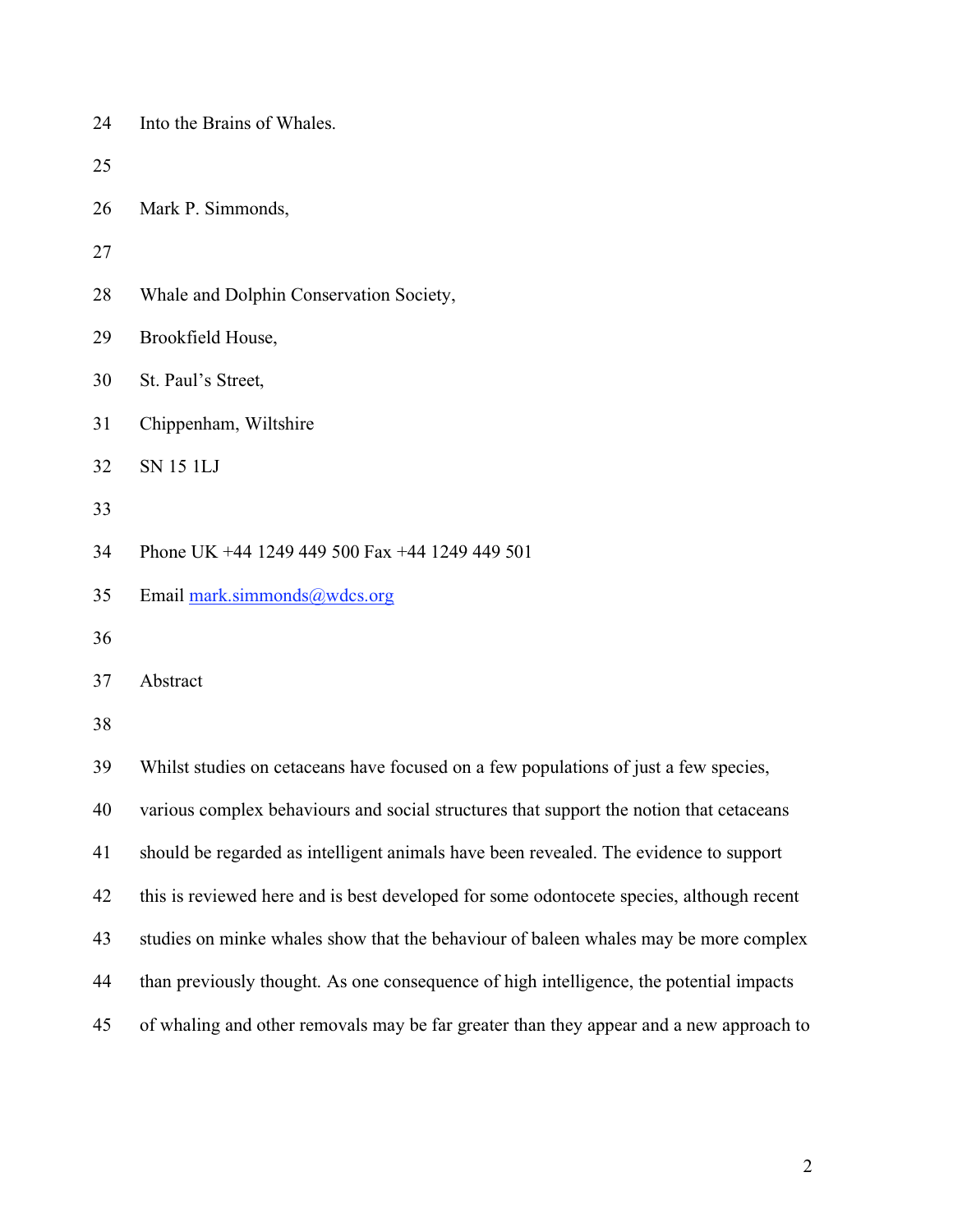| 46 | the conservation of these species – which takes into account their intelligence, societies, |
|----|---------------------------------------------------------------------------------------------|
| 47 | culture and potential to suffer - is advocated.                                             |
| 48 |                                                                                             |
| 49 | Key words: Cetaceans, Dolphins, Whales, Intelligence, Culture, Conservation, Welfare,       |
| 50 | Management                                                                                  |
| 51 |                                                                                             |
| 52 | Introduction.                                                                               |
| 53 |                                                                                             |
| 54 | The mammalian order Cetacea includes over 80 known species of whales, dolphins and          |
| 55 | porpoises and popularly believed to contain some of the most intelligent animals.           |
| 56 | Although research on cetacean social systems lags some three decades behind equivalent      |
| 57 | work on primates (Connor et al., 1998), new research and expert analyses of research and    |
| 58 | behaviour (e.g. Whitehead, 2003; Mann et al., 2000; Connor et al., 1998) mean that,         |
| 59 | whilst acknowledging the limitations of our present understanding, we can now engage in     |
| 60 | a well informed consideration of cetacean intelligence, society and culture and attempt to  |
| 61 | relate our conclusions to urgent conservation and welfare issues.                           |
| 62 |                                                                                             |
| 63 | However, there are a number of significant methodological difficulties involved in          |
| 64 | evaluating cetacean intelligence. Lusseau and Newman (2004) noted that "animal social       |
| 65 | networks are substantially harder to study than networks of human beings because they       |
| 66 | do not give interviews or fill out questionnaires". Consequently, information must be       |
| 67 | gained by direct observation of individuals and their interactions with conspecifics.       |
| 68 | However, when studying marine mammals, the practical difficulties and expense               |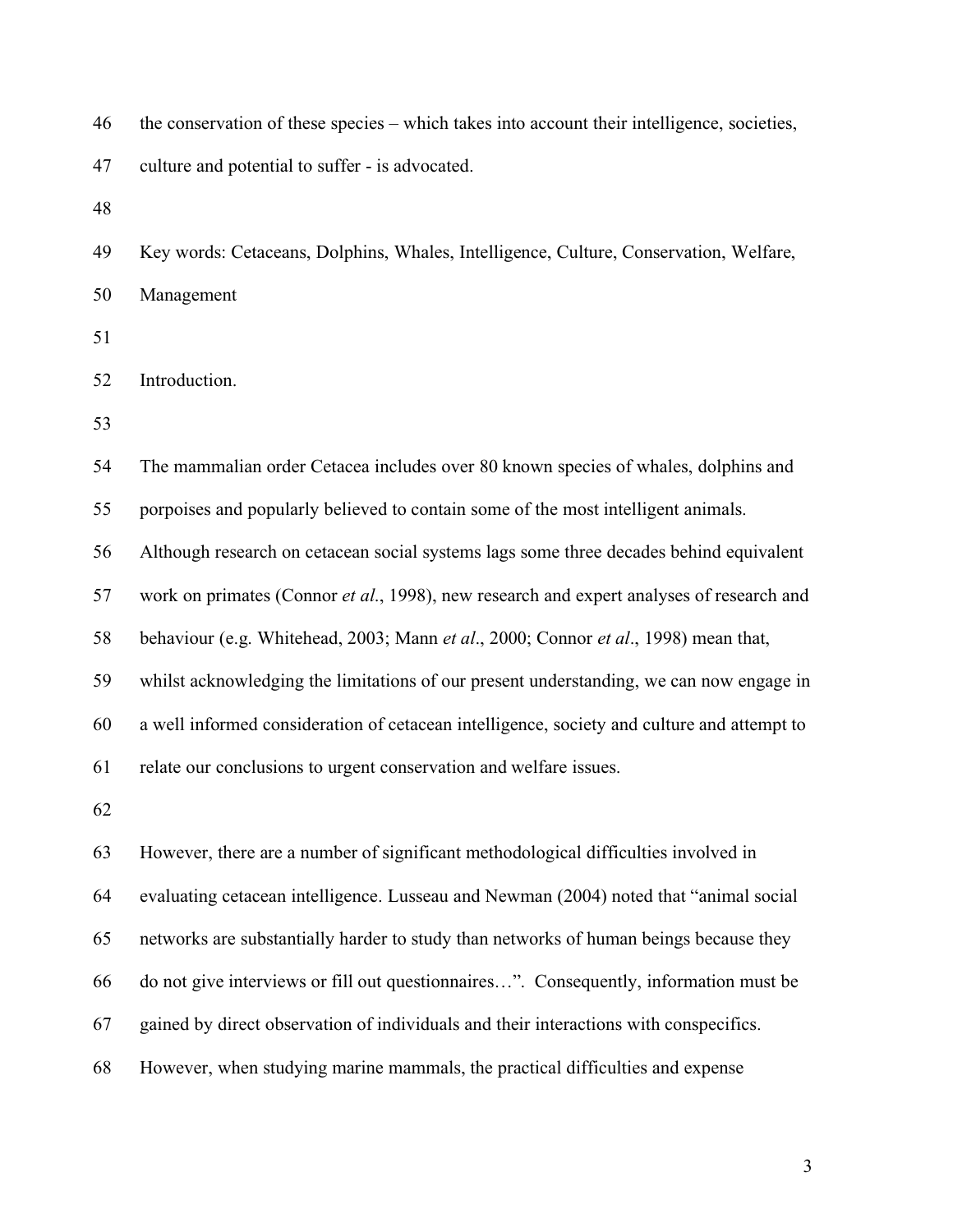69 involved in observational work are considerable, including the fact that individuals tend 70 to be wide-ranging, fast moving and, in the case of several species, also very deep-diving. 71 This has lead to the development of stringent photo-identification techniques which in 72 recent years have provided an important insight into cetacean social networks. A further 73 complication is the degree to which the cetacean behaviour observable at the sea surface 74 reflects their activities more generally. This is especially true of the deep divers such as 75 the beaked whales of the family Ziiphidae or the cachalots (or sperm whales), *Physeter*  76 *macrocephalus*, which spend so much of their time in the depths. In the case of the latter 77 in particular, studies at the surface are now being combined with sophisticated acoustic 78 techniques which enable the animals to be monitored underwater, including monitoring 79 particular individuals (Whitehead, 2003).

80

81 Another tier of complexity is provided by the likelihood that physically proximate 82 individuals, apparently operating as a distinct group, may actually be in acoustic contact 83 with other more distant animals creating a larger, dispersed social unit that is far more 84 difficult to study. Janik (2000a) recently calculated that wild common bottlenose 85 dolphin, *Tursiops truncatus*, whistles in the Moray Firth, Scotland, could be discernable 86 20-25 km away (in water of 10m depth and with a sea state of zero). The larger, louder 87 whales may be in contact across entire ocean basins. In fact, cetaceans predominantly 88 perceive their world using sound and remarkable hearing abilities; a distinction that 89 makes comparison with primates difficult.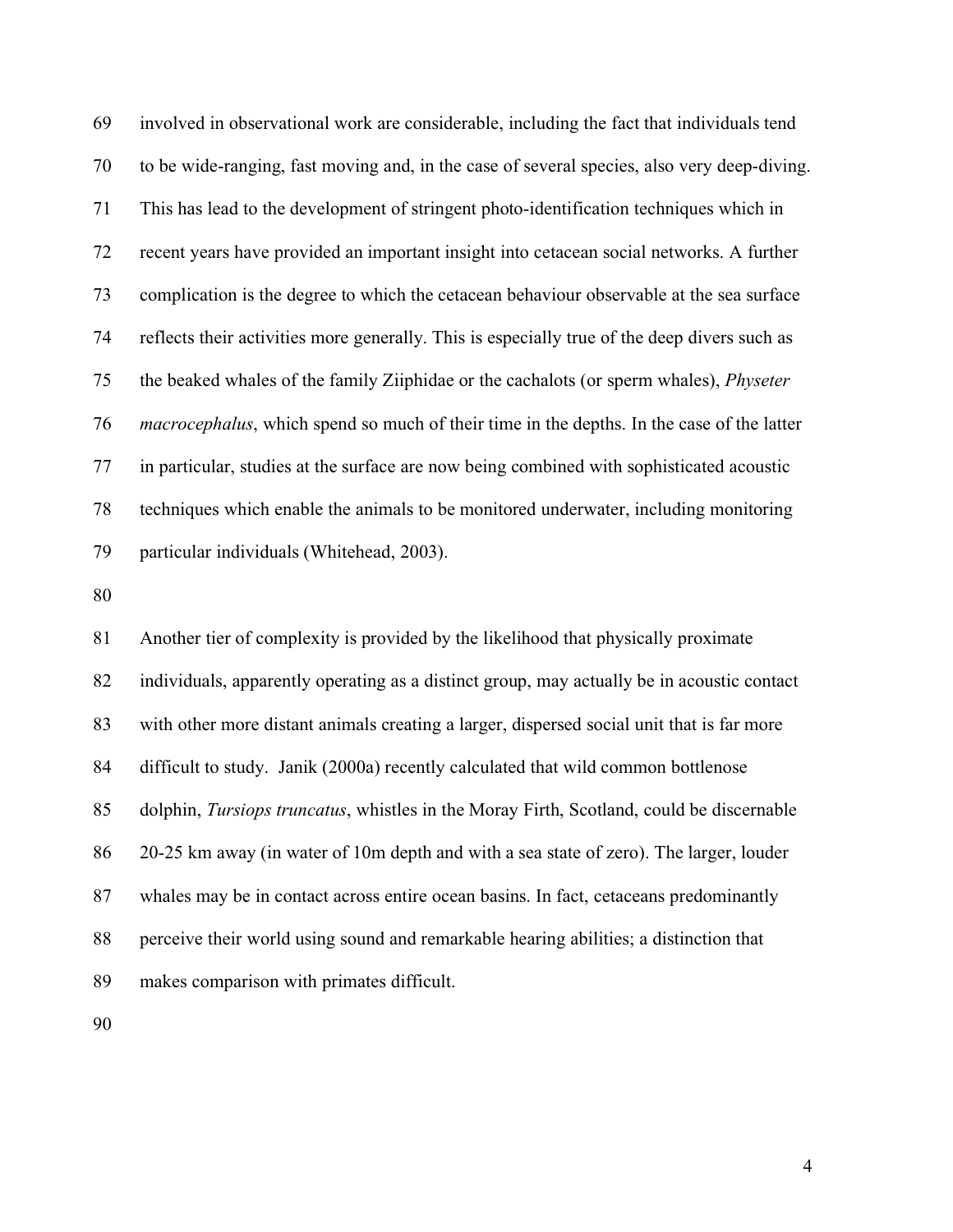91 Another methodological issue is the anatomical differences between cetaceans and 92 primates. Goold and Goold in *The Animal Mind* (1994) commented "... privately many 93 primatologists (and publicly a few) concede that they assume that their subjects are to 94 some degree self aware. In part this may arise not because primates are so much smarter 95 than others species, but because it is easier for humans to read primate gestures and 96 emotional expressions than the equivalents in, say, beavers or dolphins. It is also easier 97 for us to empathize with behavioural responses to situations that could touch our own 98 lives." Thus they highlight the possibility that our interpretation of cetacean behaviour 99 might be hampered by a lack of empathy which could also have significant implications 100 for conservation priorities and welfare issues.

101

102 In terms of behavioural interpretation, the physical differences between primates and 103 cetaceans are significant. For example, whilst the arrangement of bones in the cetacean 104 forelimb is similar to our own, the phalanges are encased within a flipper, which acts as 105 an aqua-foil for lift and steering. Thus they lack the manipulative abilities of primates and 106 cannot gesture or point with the same facility. Similarly, the musculature of their heads 107 prohibits facial expressions, although a few species such as the beluga, *Delphinapterus*  108 *leucas*, have some 'facial' mobility.

109

110 From their work on primates, Russon and Bard (1996) identified the following signs of 111 intelligence: problem solving by insight; tool use/manufacture; imitation; sense of self; 112 pedagogy and culture. This paper reviews the recent key literature and results concerning 113 relevant cetacean attributes in these key areas and, additionally, considers some evidence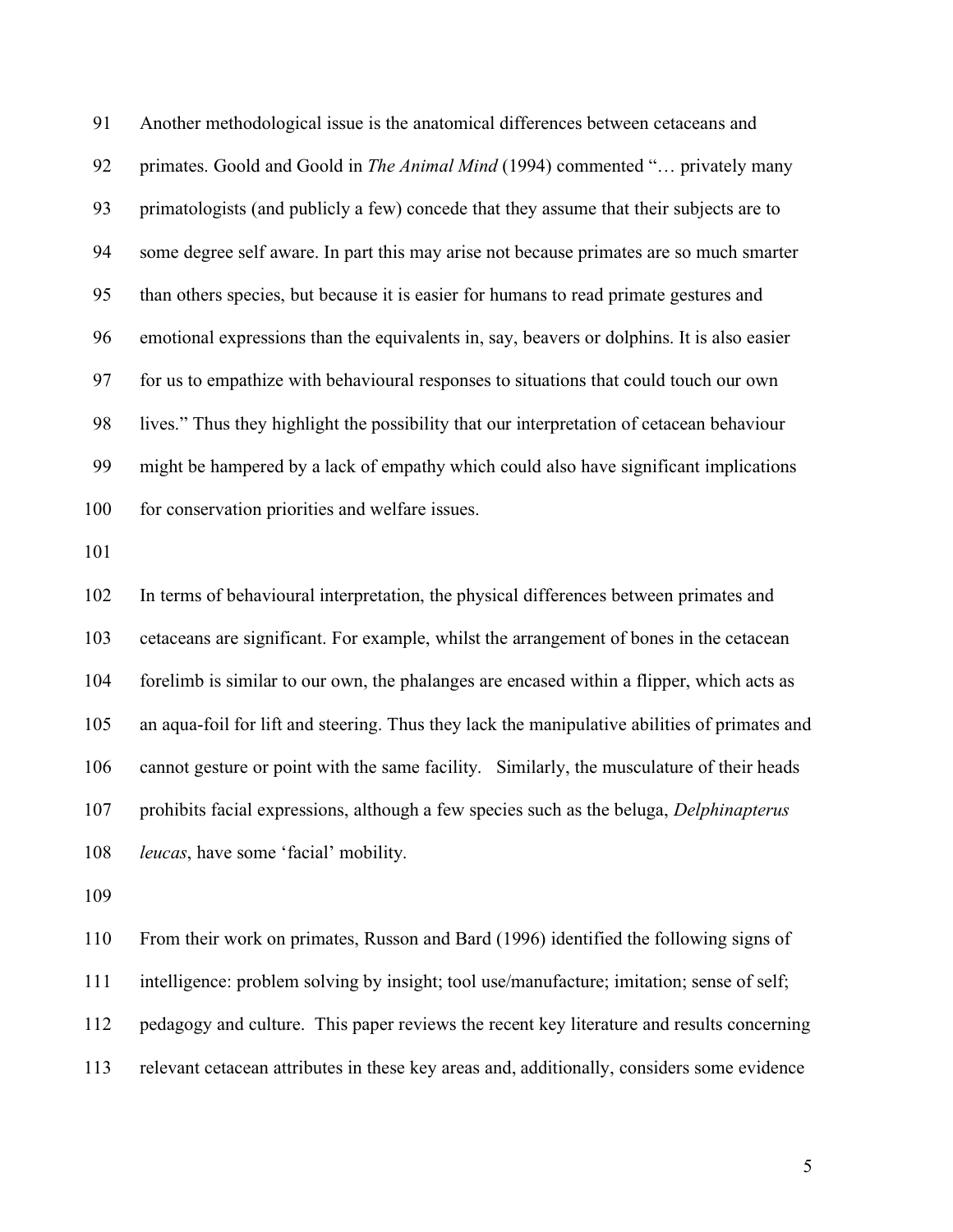| 114 | that suggests emotional responses in cetaceans. It is also worth commenting at the outset     |
|-----|-----------------------------------------------------------------------------------------------|
| 115 | that two evolutionary pressures on cetaceans are likely to have resulted in the               |
| 116 | development of high cognitive functioning: firstly the patchy un-predictable prey             |
| 117 | resources that they tend to exploit (Rendall and Whitehead, 2001) and, secondly, the          |
| 118 | cognitive demands of living in complexly bonded social groups (Dunbar, 2003).                 |
| 119 |                                                                                               |
| 120 | Brain Development and Cetacean Senses                                                         |
| 121 |                                                                                               |
| 122 | The size and complexity of the brain has long been used as a basic indicator of               |
| 123 | intelligence. The only animal group that rivals the primates in this regard is the cetaceans  |
| 124 | (Marino et al., 2004). In fact, amongst the odontocetes (the toothed cetaceans), some         |
| 125 | relative brain sizes challenge the hominid mammalian line and arise from a substantial        |
| 126 | increase in encephalization apparent during the Oligocene (Marino, 2002). The relative        |
| 127 | cerebellum size is greater in some dolphins than in any of the primates, including humans     |
| 128 | (Marino et al., 2000). The larger whales have large bodies as an adaptation to their          |
| 129 | ecological niches - including some organs such as the acoustic lens in the head of            |
| 130 | cachalots and their thick layer of blubber that require little nervous control - and this may |
| 131 | explain why they fare less well if brain size is compared to body size (Parsons et al.,       |
| 132 | 2003).                                                                                        |
| 133 |                                                                                               |
| 134 | Brain development in cetaceans has been related to acoustic signal 'processing needs'.        |
| 135 | Most cetaceans are active 'echolocators', producing high frequency clicks to investigate      |
|     |                                                                                               |

136 the world around them (Simmonds *et al*., 2004), these and the non-echolocators may also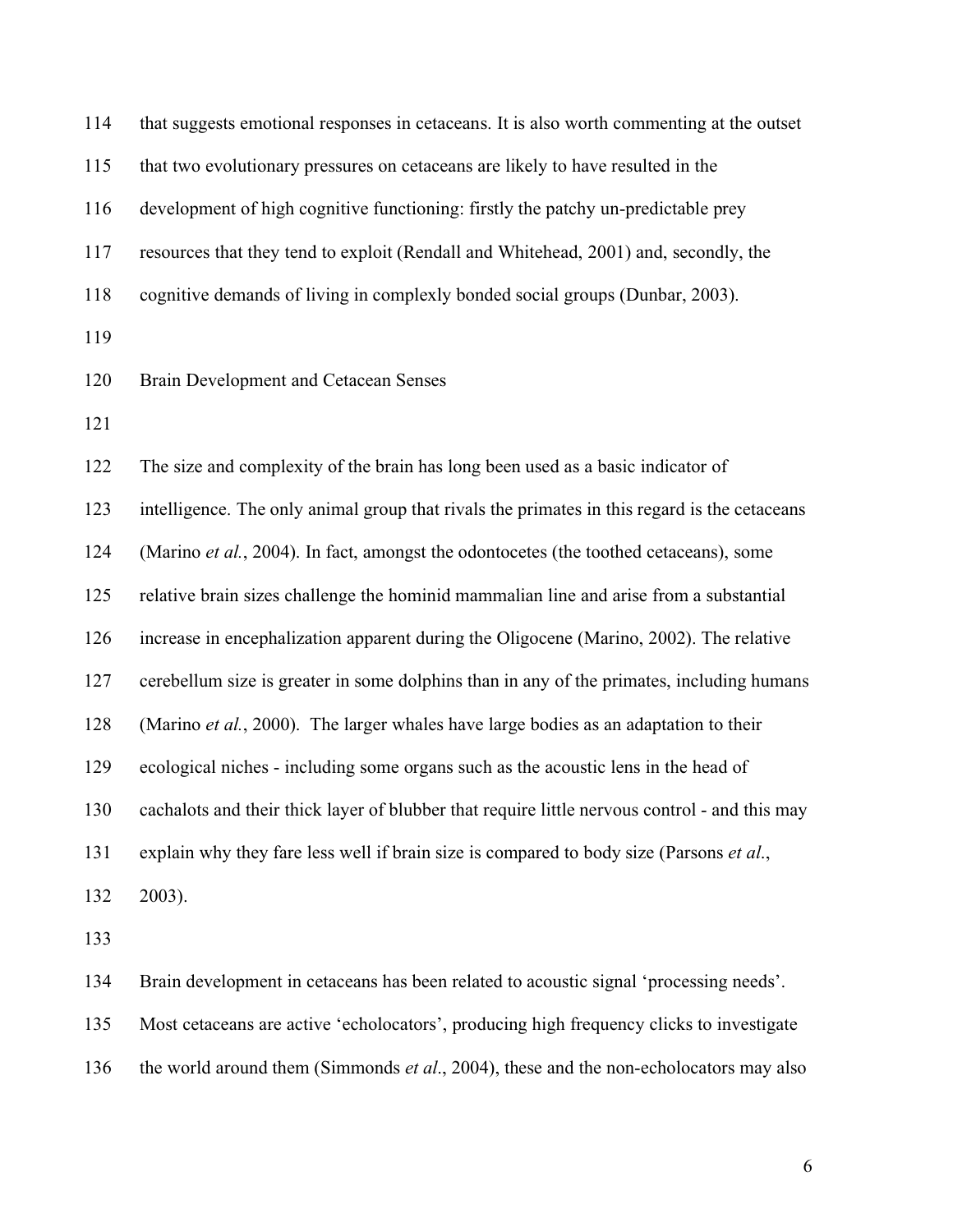137 use ambient sounds to help them navigate (Clark cited in Carey, 2005). The full alacrity 138 of cetacean hearing across the entire order is still not clear but some notion of their high 139 sensitivity has been known since the early 1950s when it was shown that dolphins would 140 respond with sound signals to a single BB shot (air rifle pellet) dropped into their pool 141 (Benjamin and Bruce, 1982). In open waters, bottlenose dolphins can detect the presence 142 of a water-filled sphere of diameter 7.6cm over distances of up to 110m (Au and Snyder, 143 1980).

144

145 Modern cetaceans have been evolving separately from their closest living relatives for at 146 least 52 million years and from the primates for 92 million years. Marino *et al.* (2004) 147 challenge the notion that the single remaining human lineage pruned down from a 148 "bushier tree" of relatives means that several species of highly encephalised animals 149 cannot co-exist. In fact, their review of the fossil record and extant species shows that 150 multiple highly-encephalised delphinoids coexist today and have done so for at least 15 151 million years.

152

153 Examples of Intelligent Behaviours.

154

155 Brain size and comparative development is, at best, only an indicator of intelligence and a 156 better way to access intelligence may be to look at behaviour, including communication 157 skills. Captive cetaceans, especially bottlenose dolphins and orcas, *Orcinus orca*, have 158 successfully been taught to repeat a wide range of actions. In fact, bottlenose dolphins 159 modify taught behaviours and invent new ones (Norris, 2002). They appear to make their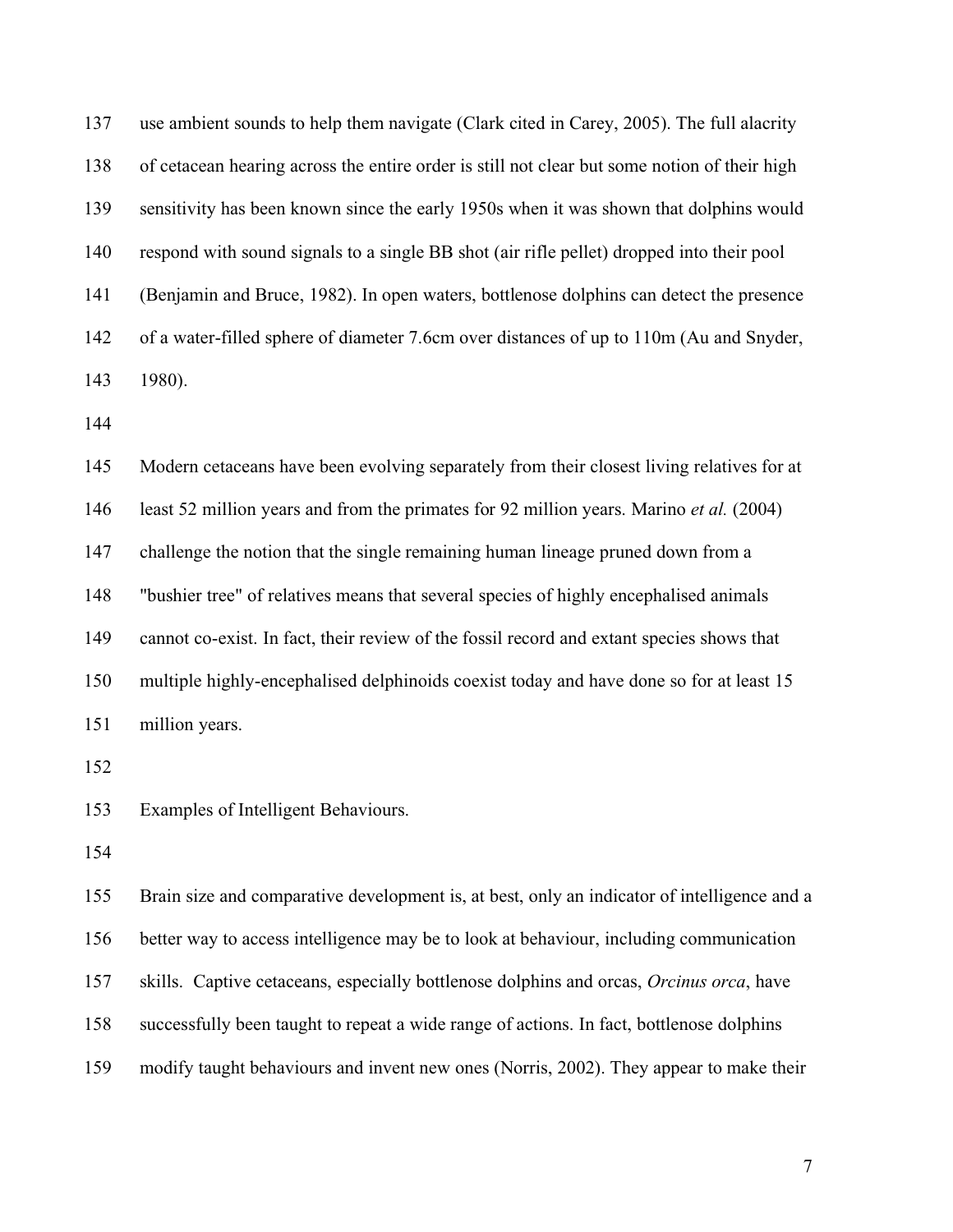160 play more complex and difficult over time, arguably a 'hallmark of intelligence' and 161 innovative play is also known in wild dolphins (figure 1).

162

163 The bottlenose dolphin can imitate both vocally and non-vocally and is considered by 164 some to be the most sophisticated non-human imitator (e.g. Whitten, 2001). Herman 165 (cited in Norris, 2002) suggests that the extensive vocal and behavioural mimicry of the 166 dolphins is "a seemingly unique combination of abilities among non-human animals" and 167 notes that dolphins can copy behaviours and sounds without extensive repetition or 168 training. Behavioural fads have also been seen to spread spontaneously among captives. 169 170 Bottlenose dolphins have also shown that they can learn and generalise a variety of 171 reporting tasks. This includes reporting on named objects in their environment; reporting 172 on the behaviour of others (including other dolphins, humans and seals) by mimicry; and 173 reporting their own behaviour (Mercado *et al.*, 1998). From their experiments, Mercado 174 *et al.* (1998) suggest that dolphins can 'flexibly access memories of their recent actions' 175 that are of sufficient detail for re-enactment. For example, bottlenose dolphins will 176 'point' at objects to guide humans to them. They do this by stopping their forward 177 progress, often less than two metres from an object, aligning their anterior-posterior axis 178 for a few seconds and then alternating head direction between the object and the trainer 179 (Xitco *et al.*, 2004). These pointing behaviours are affected by the degree of attentiveness 180 of the experimenters, and do not occur with humans absent.

181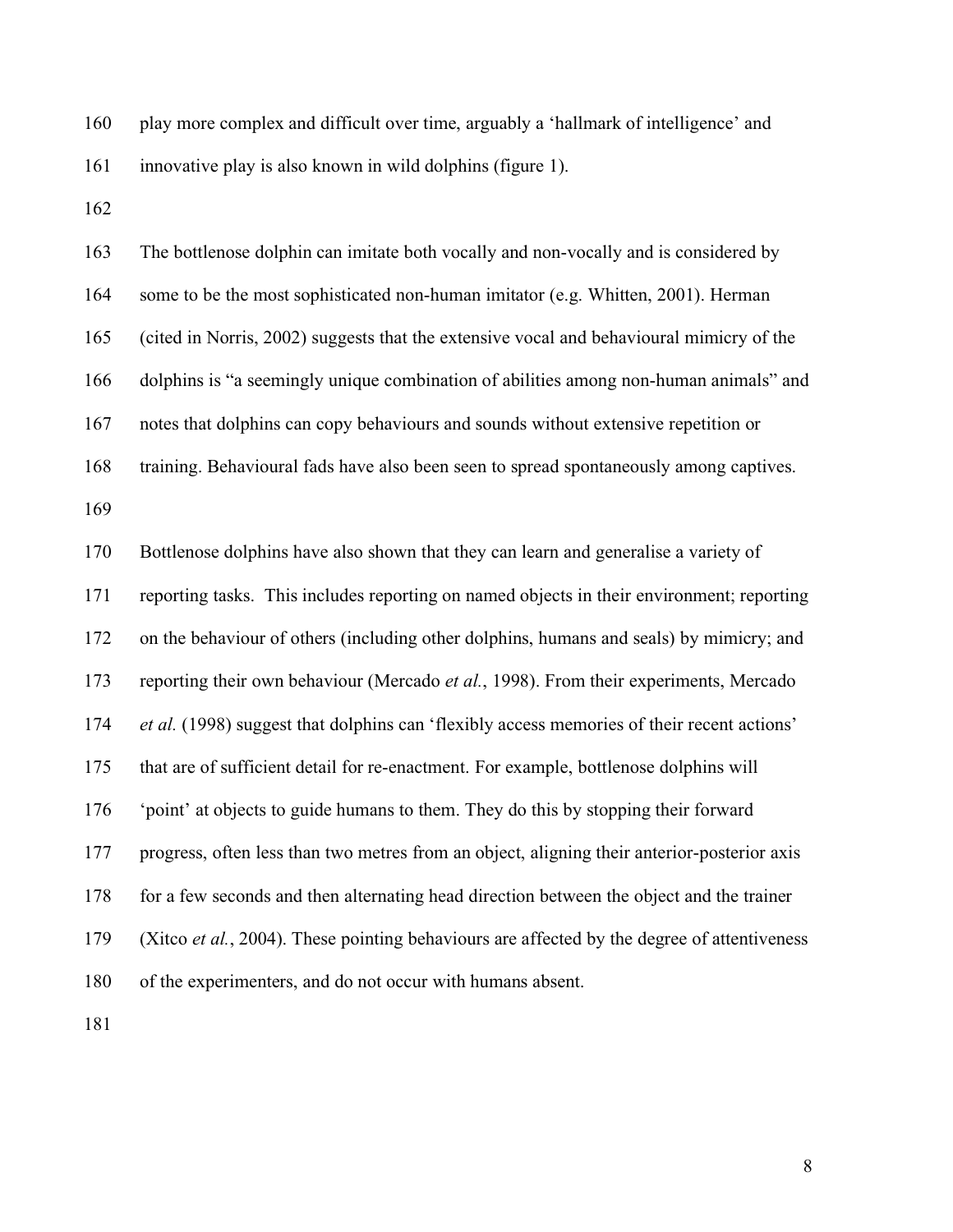182 Despite their lack of fingers and thumbs, both wild and captive dolphins may

183 spontaneously manipulate objects. There is one well-documented use of tools in a wild

184 Indo-Pacific bottlenose dolphin, *Tursiops aduncus*, population which occurs in Shark

185 Bay, Australia. The animals (almost exclusively females) are often seen carrying sponges

186 on the ends of their beaks probably to protect them whilst they forage in the sediments on

187 the seafloor where spiny sea urchins might otherwise cause puncture wounds (Smolker *et*  188 *al*., 1997).

189

190 Another example of manipulation involves the bubbles that dolphins produce underwater. 191 Breathing is a voluntary activity in cetaceans and the bubbles may be released in streams, 192 clouds or as single bubble-rings. Although the physics that create these doughnut-shaped 193 bubble formations are well understood (a bubble bigger than two centres in diameter 194 tends to become a ring because of pressure differences between the top and bottom), the 195 production of stable rings probably requires practice, expertise and forethought 196 (McCowan *et al.*, 2000). Dolphins manipulate their bubble-rings by forming vortices 197 around them, causing them to flip, turn vertically or fuse. McCowan *et al.* (2000) 198 concluded that this form of manipulation was consistent with at least 'low level planning' 199 prior to bubble production, again implying self-monitoring. They also report anecdotal 200 evidence that young dolphins learn to produce rings from their mothers. 201 202 Self-Awareness.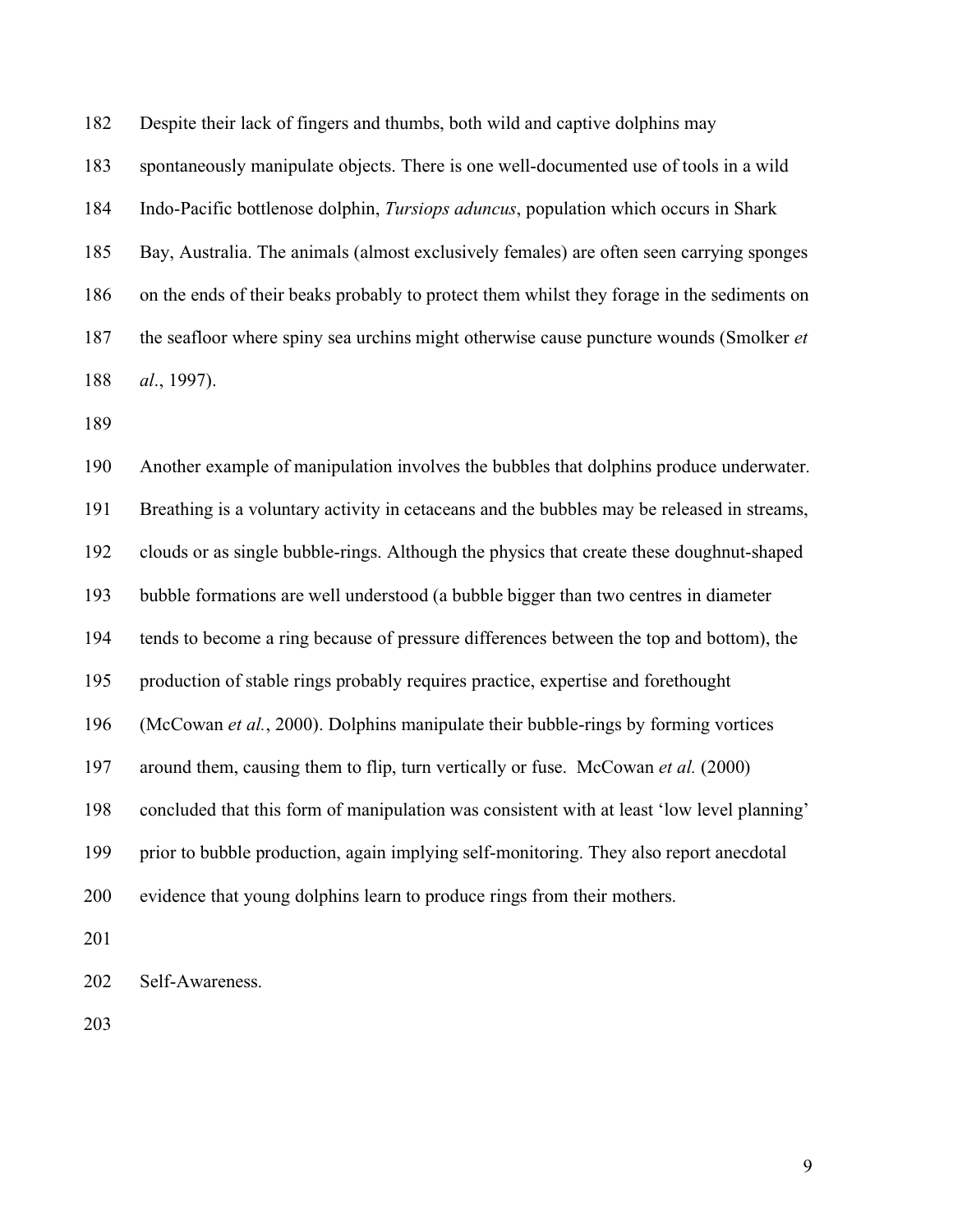204 Hart and Karmel (1996) identify the following behaviours as evidence of self-awareness: 205 linguistic markers such as recalling personal memories; linguistic self-referencing (rare 206 but known in language-trained apes); cognitive behavioural markers, particularly mirror 207 self referencing based on marks on face (shown by apes); imitation; and emotional 208 markers – divided into self conscious emotions (e.g. guilt, shame, embarrassment or 209 pride) and empathy (e.g. helping a wounded individual).

210

211 Until recently, only humans and great apes had shown convincing evidence of mirror-self 212 recognition but similar test have also been applied to bottlenose dolphins with 213 unequivocal results (Reiss and Marino, 2001). Two captive animals exposed to reflective 214 surfaces used them to investigate marks placed on various parts of their bodies by 215 orientating themselves appropriately at the reflective surfaces. The dolphins did not 216 display any attempts at social behaviour towards their mirror images and spent more time 217 at the mirrors when marked than when sham-marked (where the marking process was 218 repeated but without leaving a mark). One dolphin, when marked for the first and only 219 time on the tongue, swam straight to a mirror and engaged in a mouth opening and 220 closing sequence never before exhibited by this individual. Interestingly, and unlike 221 chimpanzees, they showed no interest in the artificial marks placed on each other. Reiss 222 and Marino (2001) suggest that this may be because dolphins, unlike primates, do not 223 groom. The previous apparent confinement of self-recognition to man and apes has 224 naturally generated interest in its relationship to higher levels of abstract psychological 225 self-awareness. In humans, the ability to recognise oneself does not emerge reliably until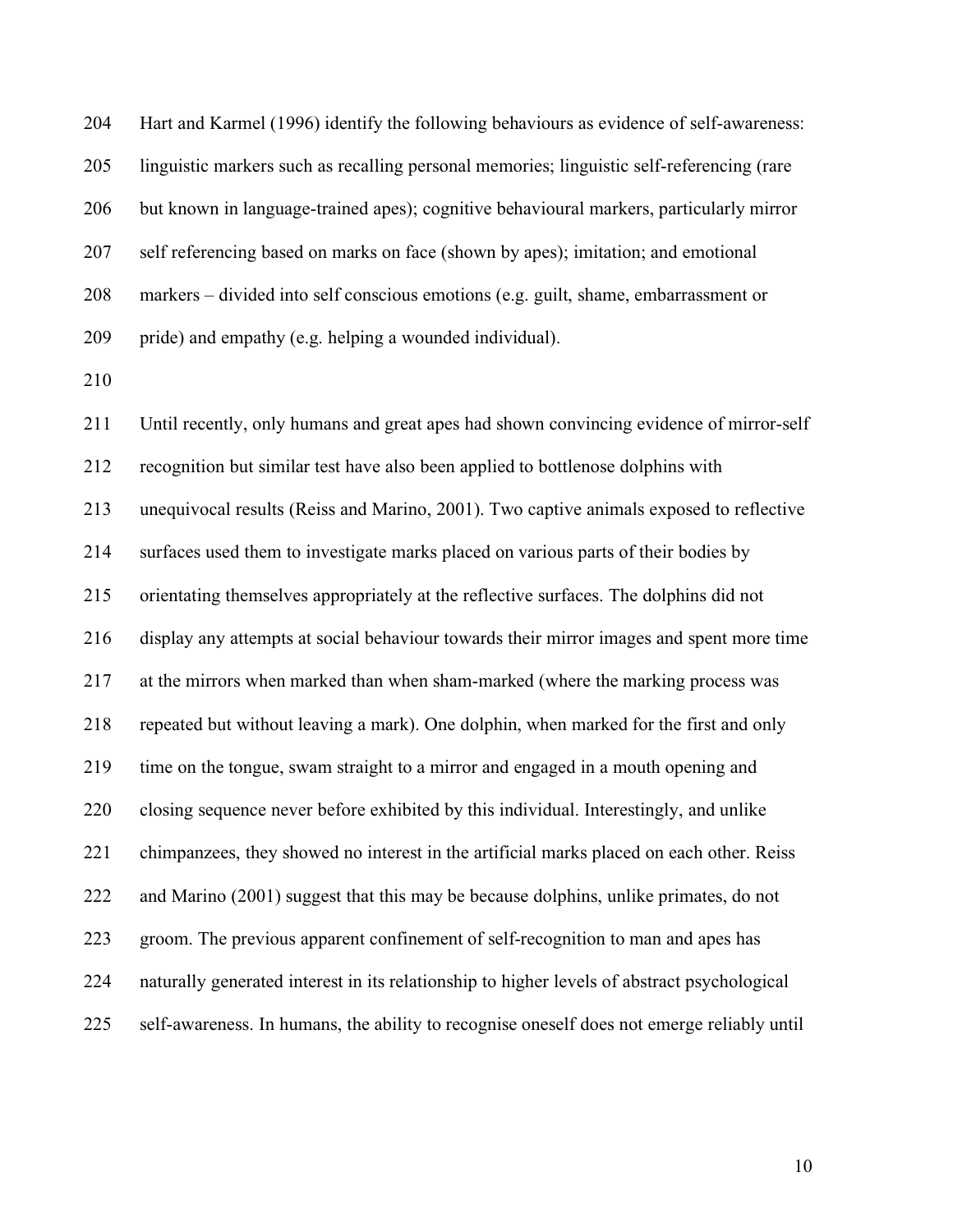226 about18-24 months of age. This dolphin study now indicates that this ability is not limited 227 to the primate line of evolution.

228

229 Emotional responses may be an indicator of higher cognitive functions. However, Frohoff 230 (2000) warns of the significant interspecies communication problems in interpreting 231 cetacean emotions. For example, she reports that she has often seen captive dolphins 232 exhibiting what were to her blatant indications of stress or aggression while interacting 233 with human visitors, but that these signals are usually misunderstood or ignored. 234 Nonetheless, various emotions (in addition to stress and aggression) have been attributed 235 to cetacean behaviour. For example, two male orcas appeared to exhibit grief after the 236 body of an older female was found dead. The circumstances giving rise to this 237 observation are extremely rare as cetacean corpses are typically lost at sea. In life, the 238 female was always accompanied by two younger males, believed to be her sons. These 239 animals had been monitored since the 1970s and, uniquely, for a day or two after the dead 240 body was found, in mid-November 1990, the two sons swam together but without contact 241 with any other orcas, visiting again and again the places that their mother had passed in 242 the last few days of her life. Rose (2000a), an experienced orca researcher, who reported 243 this event, commented that their steady swimming retracing the mother's movements 244 seemed expressive of grief. Both orcas are still alive, still swimming side by side and 245 whilst now they do occasionally socialise with others, they are still often seen alone. 246

247 Other emotions proposed for cetaceans include parental love, as exhibited by orcas (Rose, 248 2000b), and prolonged grieving following the loss of a calf (Herzing, 2000a). Herzing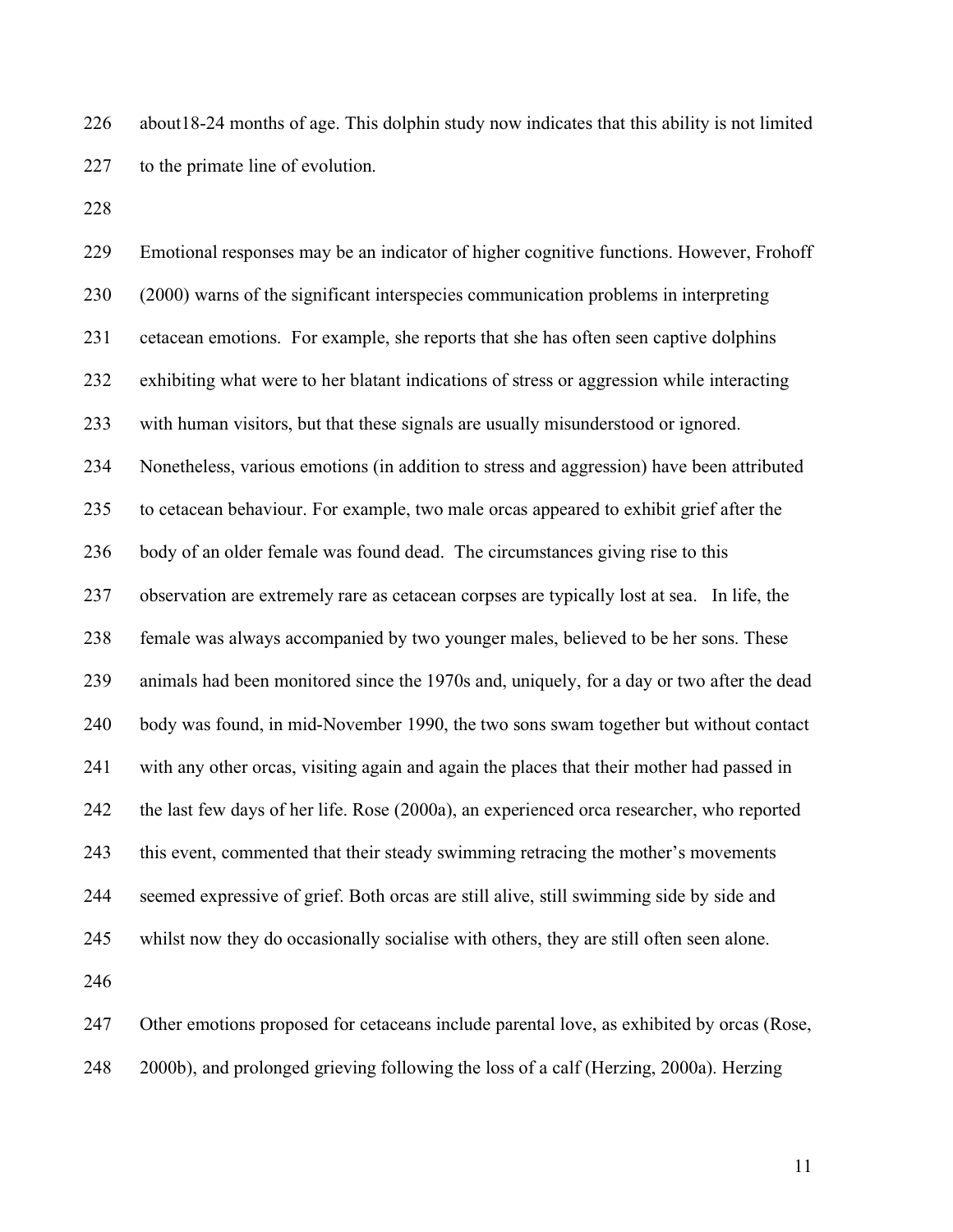| 249 | (2000b), a renown field biologist, also identifies 'joy' in the long term subjects of her |
|-----|-------------------------------------------------------------------------------------------|
| 250 | work, the Atlantic spotted dolphins, Stenella frontalis, living off the Bahamas. Whilst   |
| 251 | these accounts of emotions might be dismissed because they are anecdotal or unproven,     |
| 252 | the fact that they are provided by experienced field scientists who have studied these    |
| 253 | animals for many years.                                                                   |
| 254 |                                                                                           |
| 255 | Frohoff (2000) reports that the altruistic behaviour sometimes shown to people by         |
| 256 | dolphins (for example, saving swimmers from drowning) is actually inconsistent; for       |
| 257 | example, whilst she has witnessed a small group of wild spotted dolphins deliberately go  |
| 258 | to help a nearby swimmer in distress (an action that has also been reported by others     |
| 259 | (Simmonds, 2003)), on another occasion she was 'abandoned' by a group of wild             |
| 260 | dolphins and left in the presence of a twelve-foot bull shark. Frohoff comments that such |
| 261 | inconsistency indicates that "the emotional life of dolphins is probably as multifaceted  |
| 262 | and colourful as our own, and our appreciation of them needs to encompass their full      |
| 263 | range of emotional expression $-$ not just the parts that we find attractive".            |
| 264 |                                                                                           |
| 265 | One interesting example of an angry response from a dolphin is recounted by               |
| 266 | Schusterman (2000) and relates to the efforts to teach captive bottlenose dolphins        |
| 267 | artificial language in Hawaii. A female dolphin had just been given a series of gestural  |
| 268 | signals. When she didn't respond correctly she was given 'negative feedback' and a        |
| 269 | moment later responded by grabbing a large plastic pipe floating nearby and hurling it at |
| 270 | the trainer, missing the young lady's head by inches. Cartilidge (pers comm.) reports a   |
| 271 | similar event when an 'angry' dolphin deliberately threw the spiny-part of a fish which   |
|     |                                                                                           |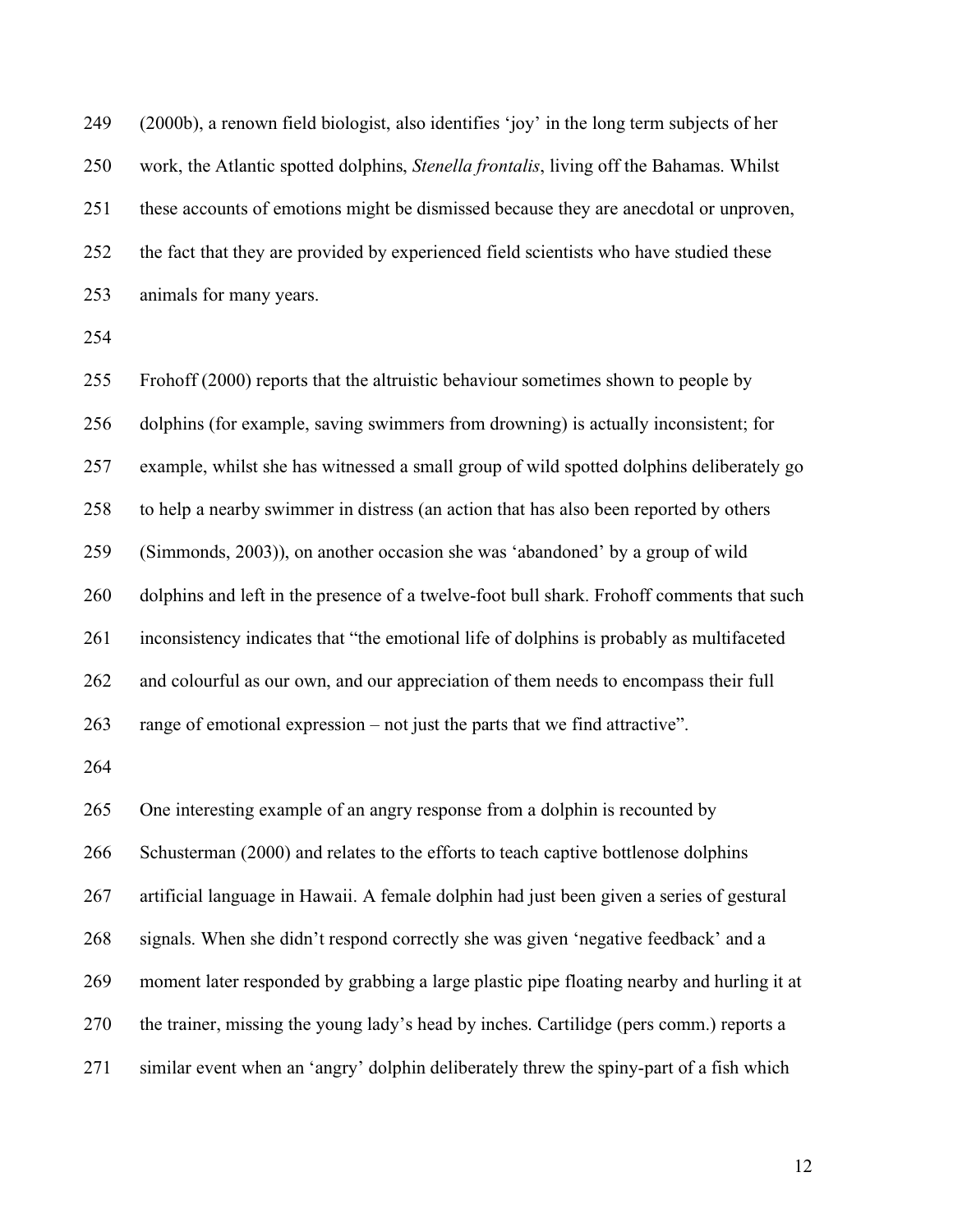| 272 | injured its trainer's hand when he instinctively grabbed the missile. In fact, from his    |
|-----|--------------------------------------------------------------------------------------------|
| 273 | experience, Cartilidge (pers comm.) reports that in his experience captive cetaceans often |
| 274 | behaved in an emotional (frustrated or angry manner) when given negative feedback.         |
| 275 |                                                                                            |
| 276 | Language.                                                                                  |
| 277 |                                                                                            |
| 278 | Cetaceans are certainly amongst the most vocal of animals. However, the question of        |
| 279 | whether they have language has proved vexing. It was probably John Lilly in the 1960s      |
| 280 | who first speculated in favour of a dolphin language, although most biologists remain      |
| 281 | sceptical (Norris, 2002). Nevertheless, various lines of research support this notion,     |
| 282 | including attempts to teach dolphins artificial languages, thereby indicating that their   |
| 283 | mental capacities are adequate to such a task. Such studies, at the University of Hawaii,  |

284 have shown that dolphins can acquire an artificial language including concepts of

287 to decode 5 word sentences is "remarkable".

285 grammar and syntax (Norris, 2002). Gould and Gould (1994) commented that whilst the

286 vocabulary taught to dolphins is relatively small (about three dozen words), their ability

288

289 Several authors have proposed that bottlenose dolphins have distinctive 'signature 290 whistles' that are specific to individuals and which also provide evidence of the 291 significance of vocal mimicry in the wild. In a study of wild Scottish common bottlenose 292 dolphins, Janik (2000b) found that these signals were copied and repeated by conspecifics 293 that were out of visual contact, suggesting that they address each other individually, using 294 learned sound patterns. Other researchers have challenged such a straight-forward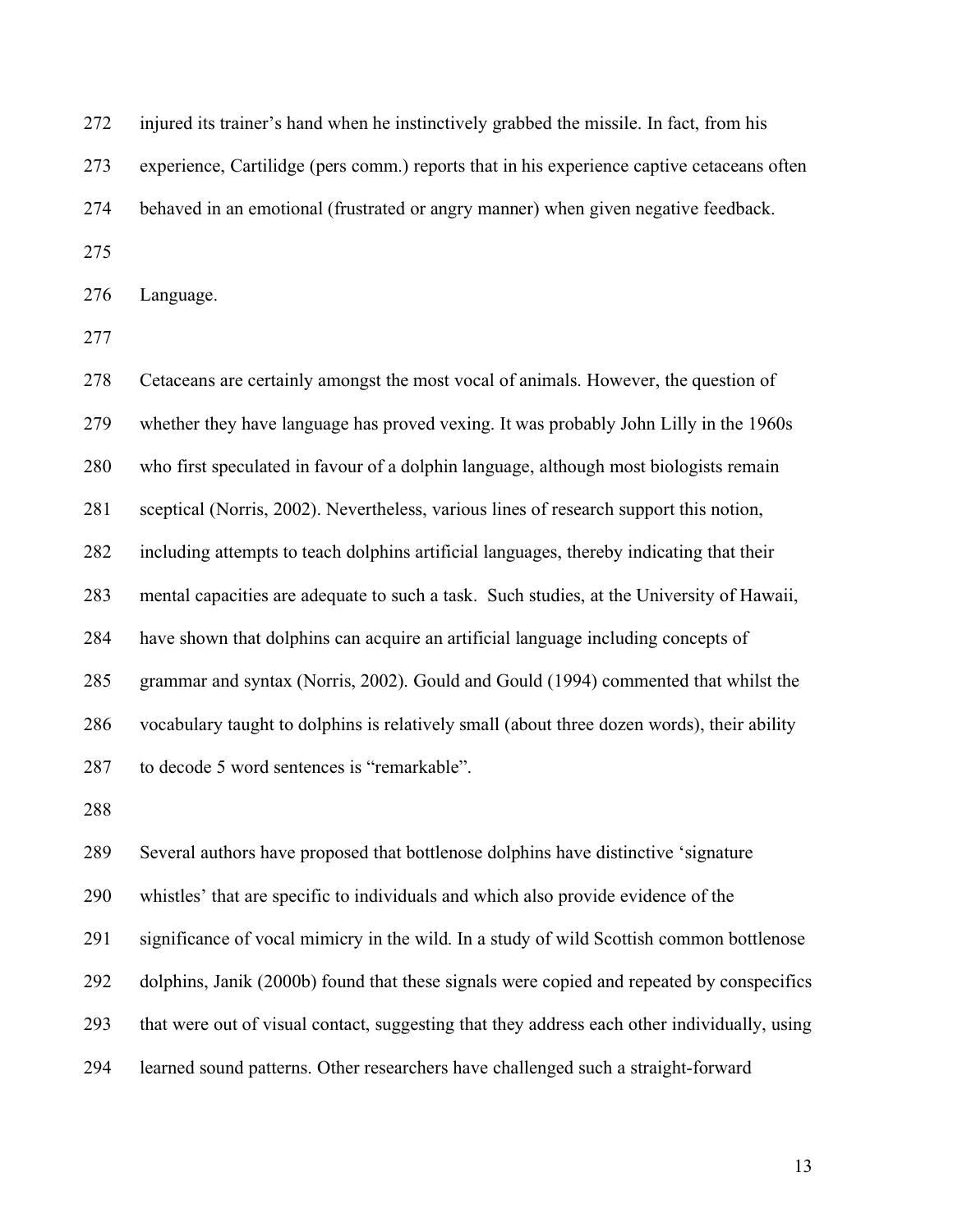295 signature whistle hypothesis (McCowan and Reiss, 2001) but there is agreement that 296 bottlenose dolphins have a large whistle repertoire that changes substantially during the 297 animals' development and that sequences of whistles could contain considerable 298 information. McCowan and Reiss (2001) also noted that infant dolphins babble sequences 299 of whistles that become more organised as they mature.

300

301 Research into cetacean communication may have been hampered by an exclusive focus 302 on those calls that are most easily audible to humans, rather than their full range of 303 vocalisations. This approach ignores the potential of their higher frequency 'clicks' to 304 convey information (as well a primarily being a tool for echolocation)(Simmonds, 2004). 305 Secondly, the captive conditions where most studies have been made may affect their 306 communications by creating an inappropriate acoustic environment or not offering 307 contact with conspecifics with common 'language'. There is also a general lack of 308 adequate appreciation of both non-verbal signals and of the context of communications. 309 310 Wild cetaceans also have many dramatic natural behaviours that have no obvious

311 purpose, such as breaching and tail-slapping, but which may have a communicatory 312 function. Certainly the noise of a tail-slap or breach would be a more significant sound 313 source underwater. Bubblestreams have also recently been suggested as having a role in 314 communication (Fripp, 2005).

315

316 As with human languages, a particular emitted sound could have one meaning in one

317 context – say during a co-ordinated feeding activity – and another during a different one,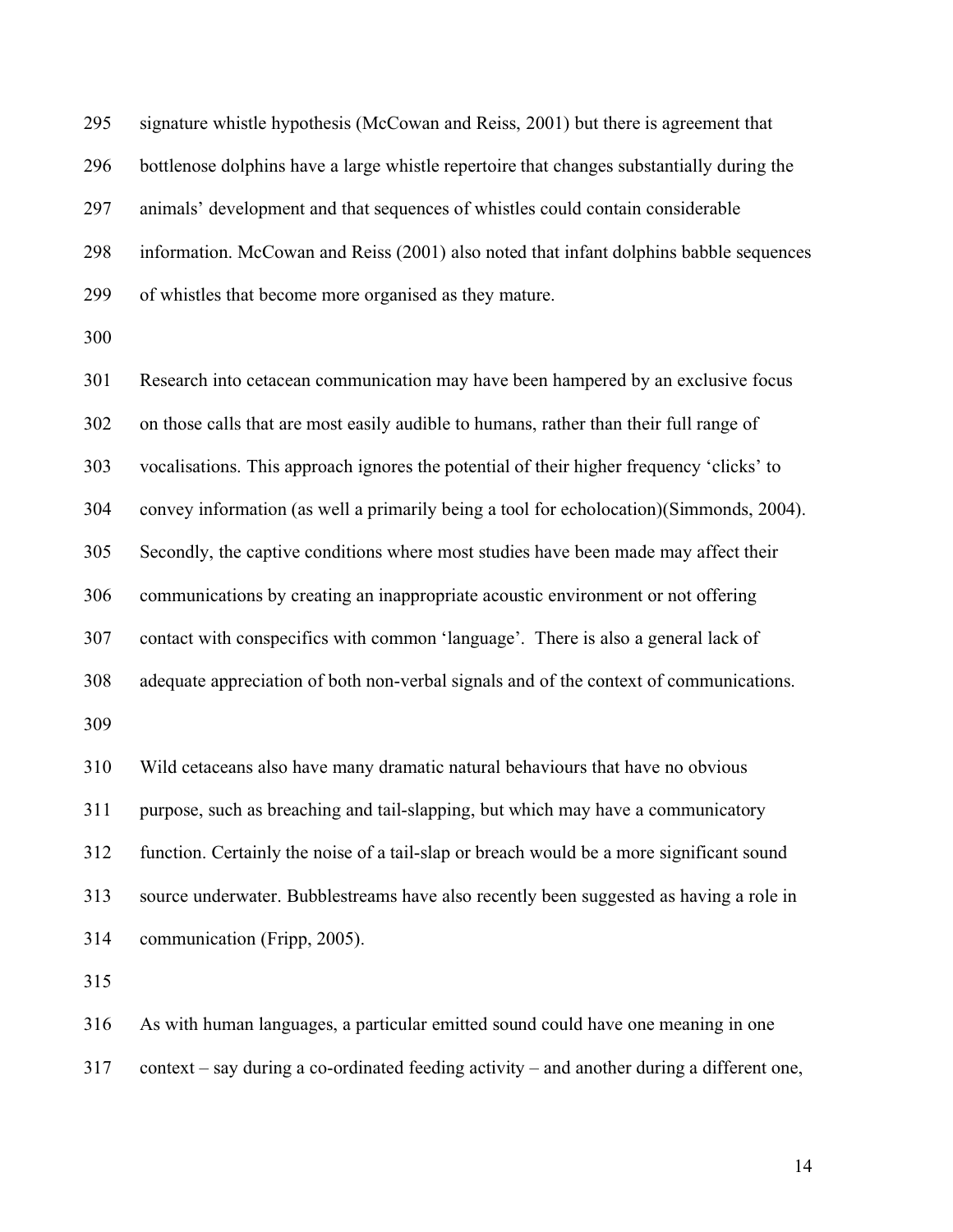318 such as breeding behaviour. The meaning of the sound might also be further modified by 319 posture of the emitter (or even the intended recipient) or the order of events during which 320 it is created.

321

| 322 | In the wild, in addition to the studies on bottlenose dolphin whistles, wild orca               |
|-----|-------------------------------------------------------------------------------------------------|
| 323 | communications have also been studied in some detail. In British Columbia, matrilineal          |
| 324 | groups of resident orcas have 7-17 identified call types that vary amongst pods and the         |
| 325 | pods all have distinctive features in their call repertoires, creating 'dialects' (Ford, 2002). |
| 326 |                                                                                                 |
| 327 | Until we can monitor all possible sources of signals and the context in which they are          |
| 328 | made – which will require some very sophisticated underwater research – the issue of            |
| 329 | language will probably remain unproven. However, it is clear that many cetaceans live in        |
| 330 | co-operative societies in which they co-ordinate many of their activities, including            |
| 331 | predation, and their calls (which at the very least have the potential to convey                |
| 332 | considerable information) and other signals are important in this.                              |
| 333 |                                                                                                 |
| 334 | Group Living                                                                                    |
| 335 |                                                                                                 |
| 336 | "During the summer of 1977, thirty false killer whales (Pseudorca crassidens), floated in       |
| 337 | the shallows of the dry Tortugas for three days A large male in the centre of the group         |
| 338 | lay on his side, bleeding from his right ear. When a shark swam by, the whales flailed          |
| 339 | their tails. Individuals became agitated when people separated the whales to return them        |

340 to deeper water but became calm once back in physical contact with other whales.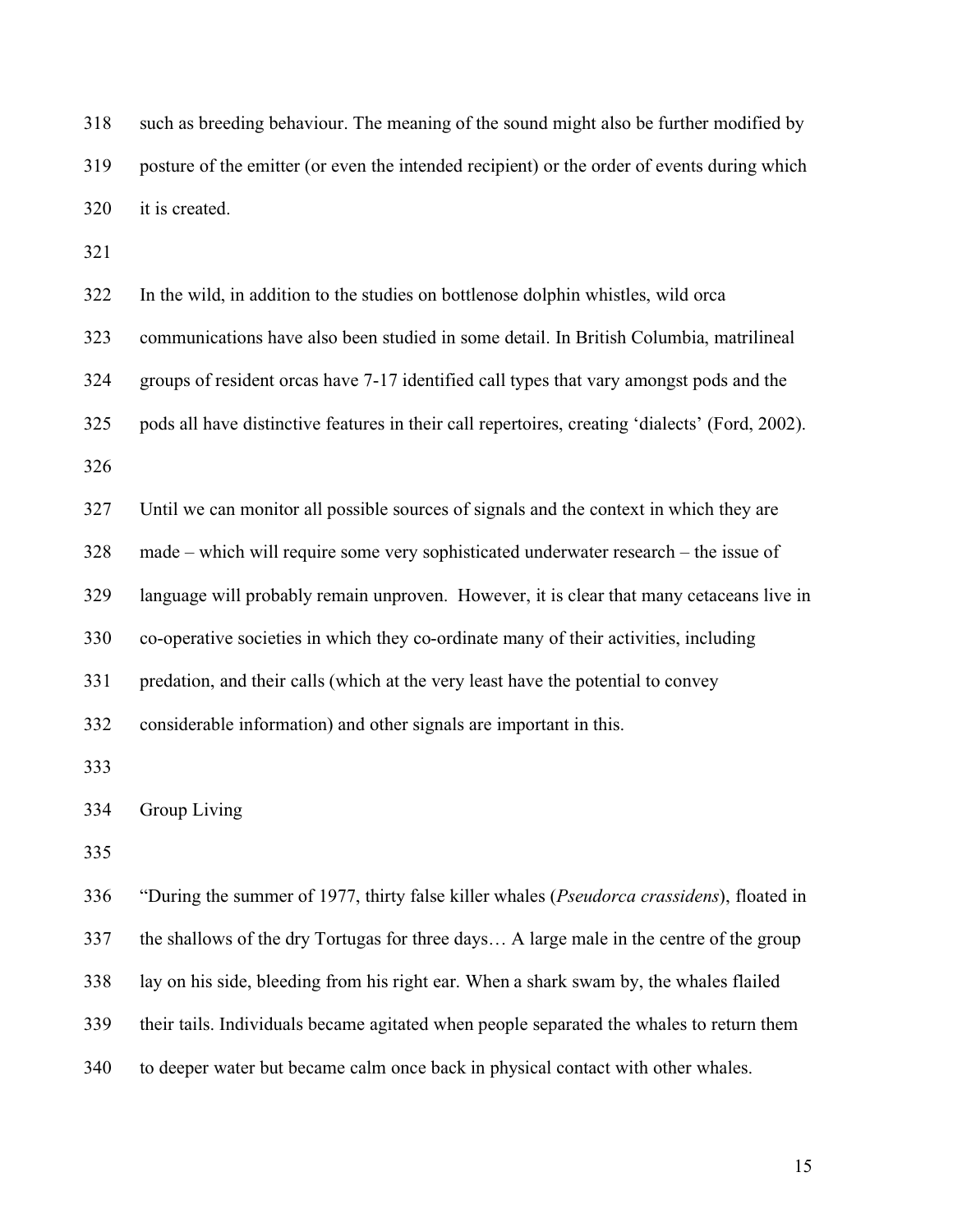341 Despite the risk of stranding and growing blisters from exposure to the sun, the group 342 stayed together and did not leave until the male died on the third day" (Connor, 2000). 343 Connor (2000) used this incident to illustrate the remarkably strong dependence of 344 cetaceans on group living. This ranges from orcas which are regarded as living in the 345 "most stable groups known among mammals" (Connor, 2000) to individuals, which 346 whilst not appearing to live in stable groups, regularly join with others for particular 347 activities, such as feeding (e.g. humpback whales, *Megaptera novaeangliae*) or migration 348 (e.g. gray whales, *Eschrichtius robustus*). In between these strategies lie the flexible 349 'fission-fusion' societies of the bottlenose dolphins, in which individuals associate in 350 small groups which change composition on a regular basis (sometimes daily or even 351 hourly).

352

353 Connor (2000) emphasises that no other group of mammals has evolved in an

354 environment so devoid of refuges from predators. Consequently, many species,

355 especially the smaller open ocean dwellers, have "nothing to hide behind but each other".

356 Not only will this factor have significantly shaped the societies of cetaceans but it will

357 undoubtedly have bearing on the nature of their intelligence.

358

359 Connor *et al.*, 1998 report that two contrasting results emerge from comparisons of the

360 better known odontocetes with terrestrial mammals, both convergent and divergent

361 strategies. There are remarkable convergences between the social systems of cachalots

362 and bottlenose dolphins and terrestrial species - particularly elephants and chimpanzees,

363 respectively. However, studies on orcas and Baird's beaked whales, *Berardius bairdii*,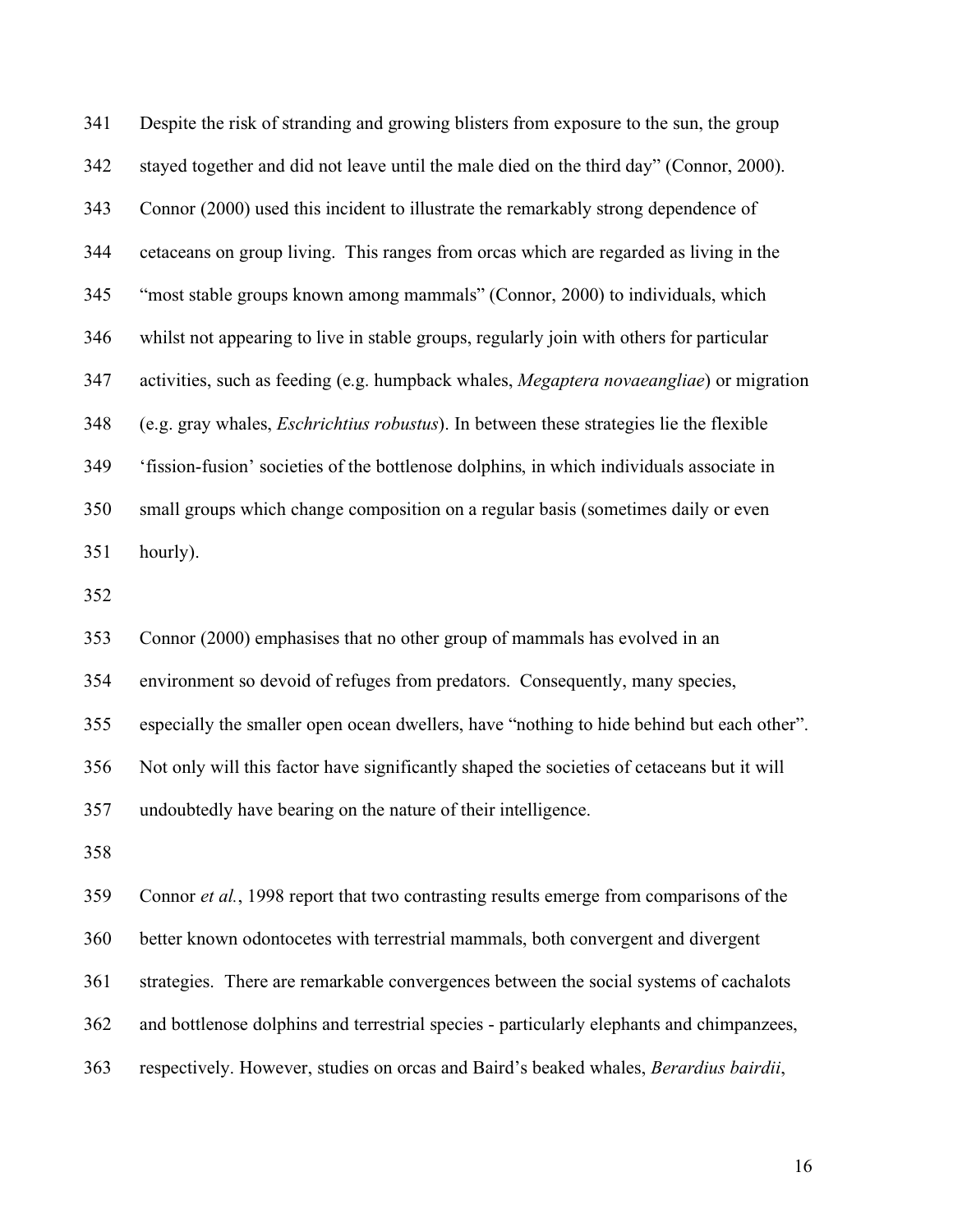364 reveal novel social solutions related to aquatic living. For example, the fact that neither 365 male nor female orcas disperse from the groups that they were born into in some 366 populations does not seem to have a terrestrial equivalent. Connor *et al.* (1998) suggest 367 that it is the low cost of travel at sea for these superbly streamlined animals that allows 368 them to range widely enough to ensure that different orca pods meet adequately often to 369 allow breeding to occur effectively. In fact bottlenose dolphins and orcas represent two 370 ends of a spectrum of cetacean social strategies: The first living in highly flexible 371 'fission-fusion societies' and the second exhibiting stable relationships that last years and 372 sometimes life-times.

373

374 Whilst, the mating system of bottlenose dolphins has been ridiculously sensationalised by 375 some in the media as 'gang rape', male competition is a common component of many 376 mammal mating systems. It is taken to a particularly sophisticated level in some (but not 377 all) bottlenose dolphin populations, where males form 'nested' levels of allegiances to 378 sequester females in reproductive condition (Krutzen *et al.*, 2004). Allegiances within 379 social groups are comparatively rare in mammals. In fact, bottlenose dolphins are the 380 only species other than humans wherein the males have been shown to form two levels of 381 nested alliance formation within a social group. They also have two strategies in this 382 regard: the first consists of small long-term alliances (the longest lasting of which was 383 observed for 17 years). These pairs or trios of males control access to individual females 384 in reproductive condition. Teams of two or more of these first order alliances may co-385 operate to attack other allegiances or defend such attacks themselves.

386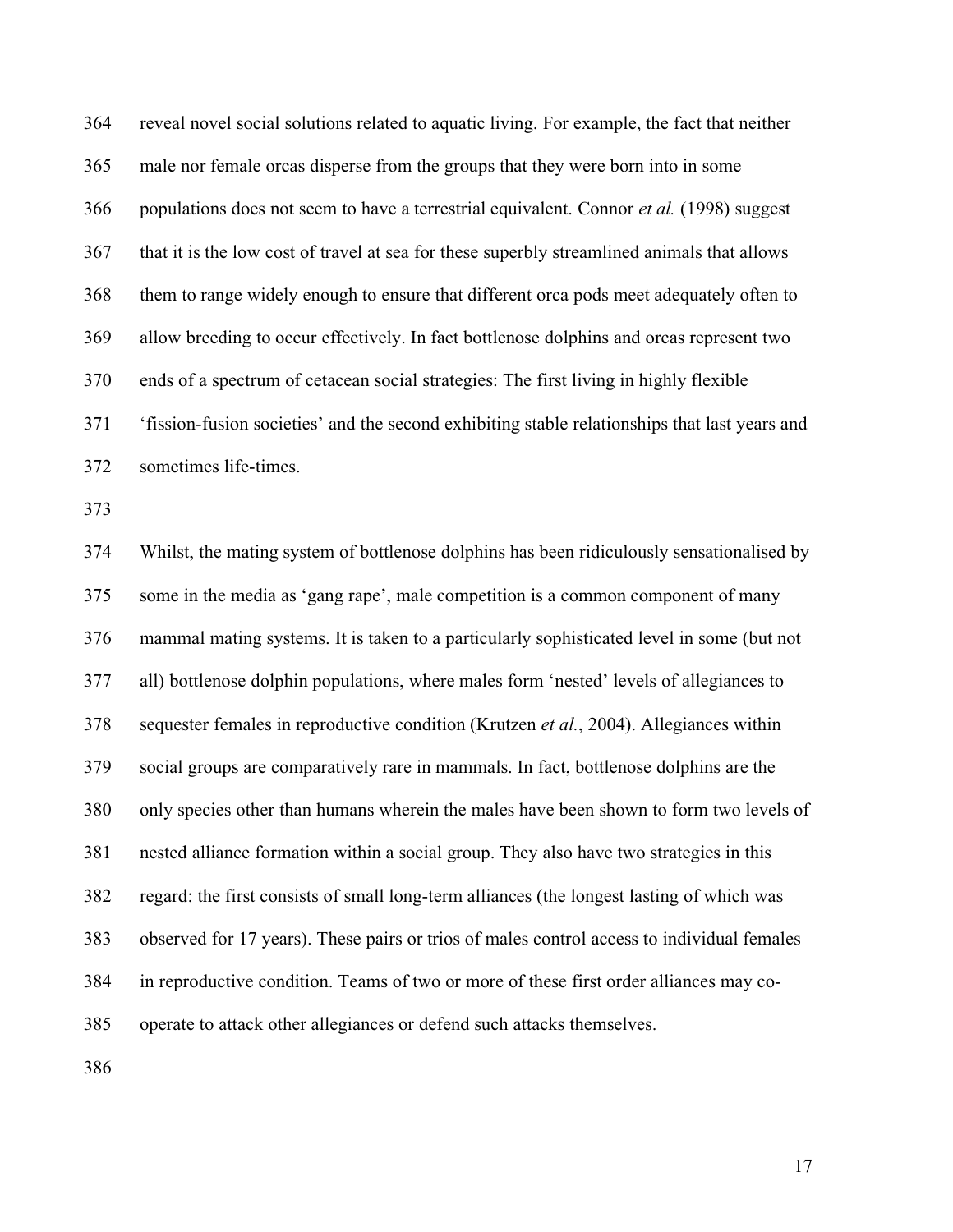387 The second strategy is where the first order alliances are more labile and exist within a 388 stable second-order alliance or 'super-alliance' within which the males frequently switch 389 their alliance partners. Connor *et al*. (2001) found that whilst the shifting make-up of 390 alliances invited the hypothesis that members treated each other as interchangeable 391 resources, there are strong preferences and avoidances at play. In addition, Krutzen *et al.* 392 (2003) have shown that the animals following the first strategy tend to be more closely 393 related than by chance and, in the second strategy, the males in the group are not closely 394 related. From a recent study of paternity conducted on the well-researched bottlenose 395 dolphins of Shark Bay, Western Australia, it appears that these co-operative strategies are 396 successful, although calves are also fathered by males without alliance partners (Krutzen 397 *et al.*, 2004).

398

399 Another form of co-operative behaviour was recently reported for common bottlenose 400 dolphins in Cedar Key, Florida (Gazda *et al*., 2004). Dolphins hunting in a group have 401 two types of specialisations: the 'driver dolphins' (which are consistently the same 402 individuals in the two groups studied) herd fish towards the 'barrier dolphins'. Group 403 hunting with a division of role and individual specialisation is very rare and Gazda *et al*. 404 (2004) report that it has only been previously recorded from a study of co-ordinated 405 group hunts in lions, *Panthera leo*.

406

407 Lusseau and Newman (2004) recently applied a new tool to the study of dolphin

408 populations revealing further complexity. They applied techniques developed for the

409 analysis of human social networks to the well-studied social network of the 62 Indo-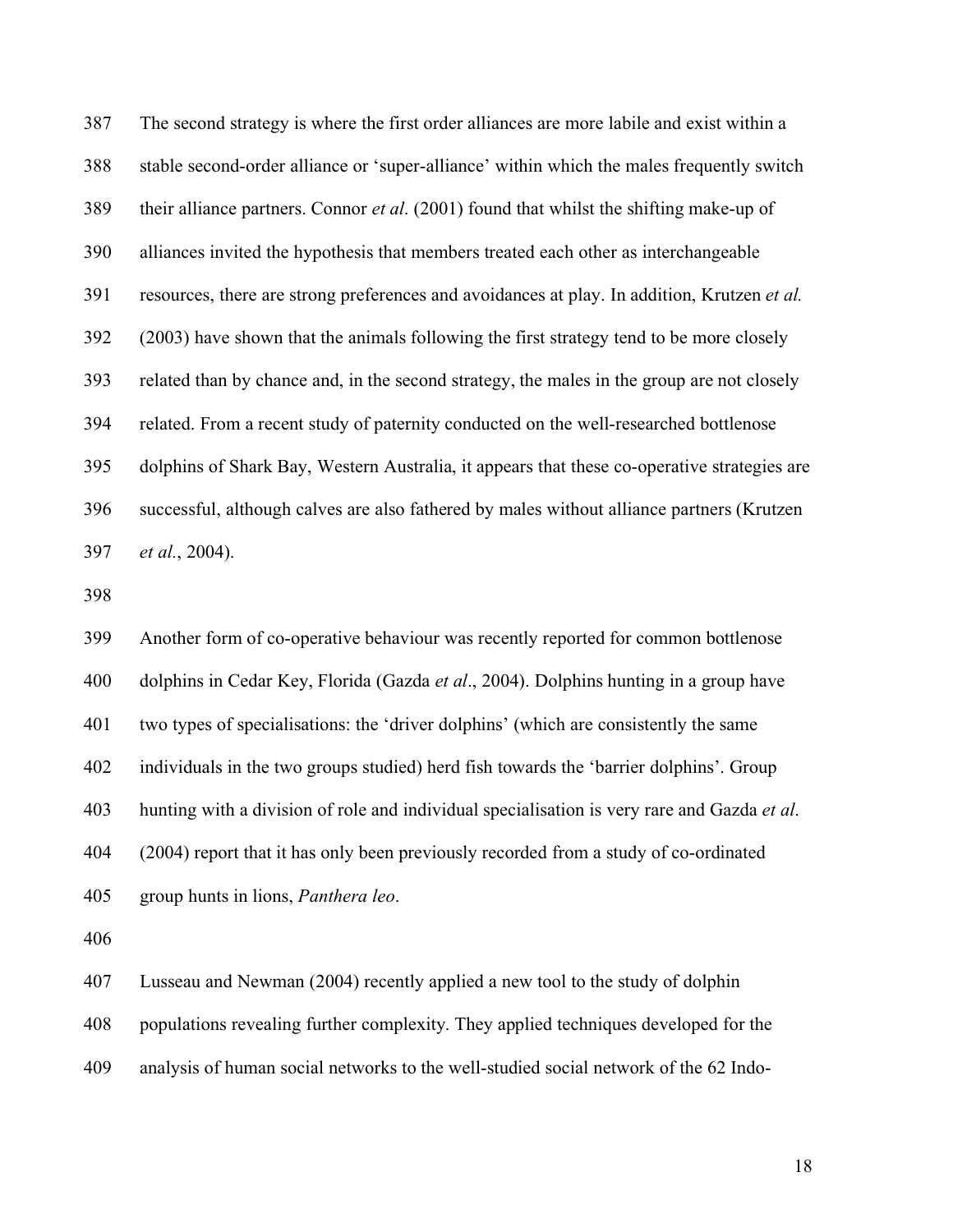| 410 | Pacific bottlenose dolphins, Tursiops aduncus, of Doubtful Sound, New Zealand. In        |
|-----|------------------------------------------------------------------------------------------|
| 411 | addition to identifying various sub-groupings within the population, this technique      |
| 412 | identified what they termed 'broker dolphins' that acted as links between sub-           |
| 413 | communities. These 'brokers' played a crucial role in the social cohesion of the         |
| 414 | community as a whole.                                                                    |
| 415 |                                                                                          |
| 416 | There have been few studies of the societies of baleen whales. The humpback whale is     |
| 417 | the best studied baleen species but research has to a significant extent focused on male |
| 418 | mating strategies (prompted by the whale's complex calls), foraging ecology and life     |
| 419 | history (Clapham, 2000). Connor (2000) comments that "although baleen whales appear      |
| 420 | to lack the stable social groups that are common among odontocetes, several observations |
| 421 | suggest that long-term bonds might be more common than is commonly thought to be the     |
| 422 | case." Alongside other factors he notes the potential for long distance communication in |
| 423 | these species.                                                                           |
|     |                                                                                          |

425 In the case of the minke whales (the commercial whalers currently favoured target 426 species) very little is known of their behaviour. However, there is one place where one 427 population of minke whales on the Great Barrier Reef in Australia is proving tractable to 428 long-term study, including recognition and monitoring of individuals. This population of 429 dwarf minke whales - regarded as an undescribed sub-species of the northern minke 430 whale (i.e. *Balaenoptera acutorostrata* sp.) – is being studied with the help of local whale 431 watching operations (Birtles and Arnold, 2002 and Birtles *et al.*, 2002). Known adult 432 females return on an annual basis to within metres of where they were previously seen.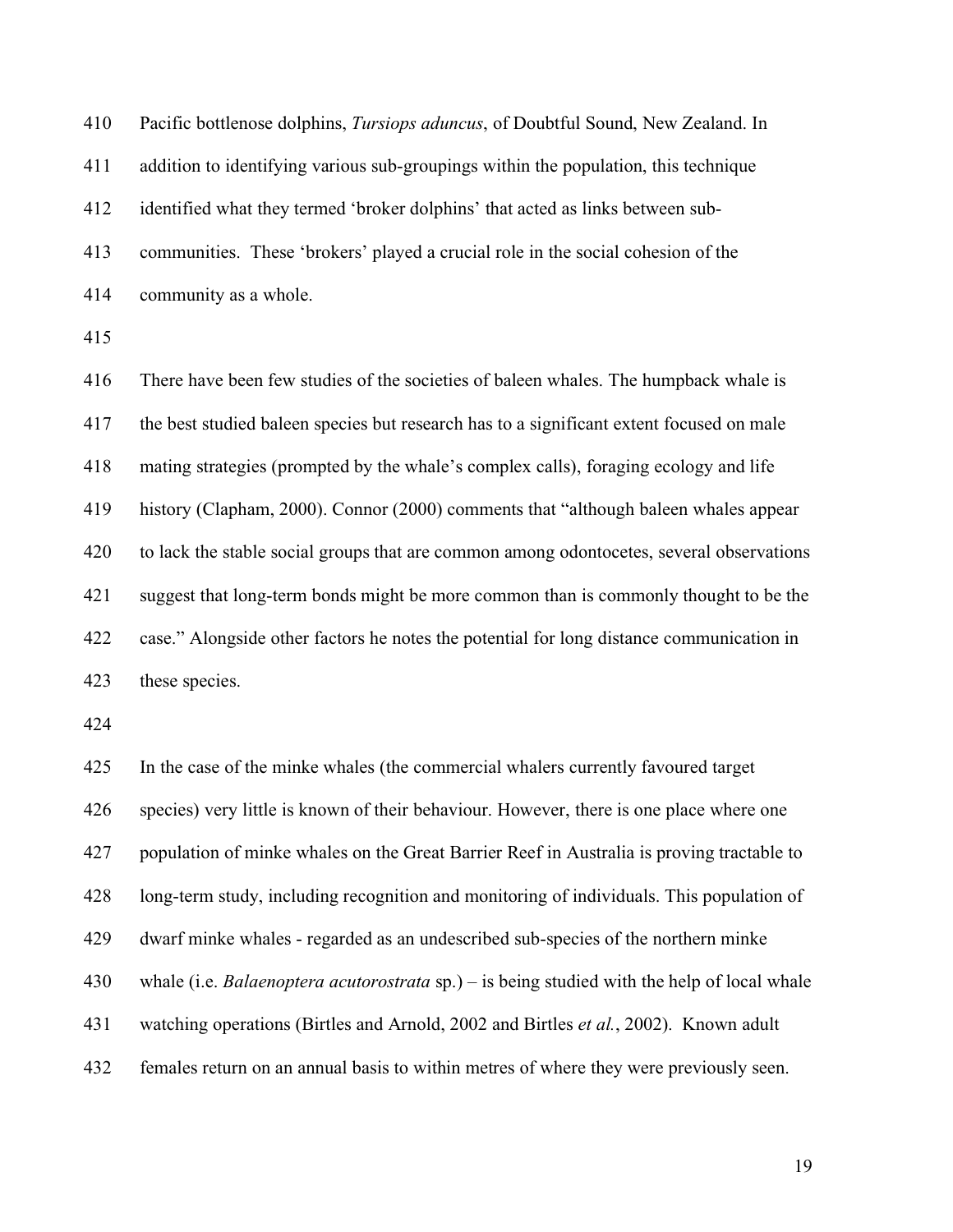433 Known individuals have also been regularly seen together in a style that at least emulates 434 the fission-fusion society of some dolphins. Overall, these six tonne animals are reported 435 to be remarkably inquisitive and sociable, and a range of repeated behaviours have been 436 identified for them: bubble streaming and blasting; rolling over in the water, white belly 437 up; and jaw gapping and jaw clapping (Arnold and Birtles, 2002). Moreover, whilst these 438 minke whales, like all the other baleen species, lack the system of air sacs in the forehead 439 region used by toothed whales to produce sounds, they are far from mute. Their sounds 440 probably come from the larynx region (although they also lack vocal cords) and are in the 441 10-9,400 Hz range (so for the most part audible to us) including a mechanical sounding 442 call that has three rapid pulses and a longer trailing note. They also produce sounds that 443 are described as grunts, moans and belches.

444

445 Culture.

446

447 There is an emerging but compelling argument that some cetacean species exhibit 448 "culture", specifically "information or behaviour - shared by a population or 449 subpopulation - which is acquired from conspecifics through some form of social 450 learning" (Rendall and Whitehead, 2001). In this case, the definition of "population" is 451 taken to include the whole species and "subpopulation" refers to any sub-division of a 452 population which contains at least a few individuals. Culture has a widespread cross-453 generational effect on behaviour and, therefore, on phenotypes and population biology. 454 Like genes, it is also an inheritance system and affects phylogeny (for a fuller discussion 455 see Whitehead *et al.*, 2004 ).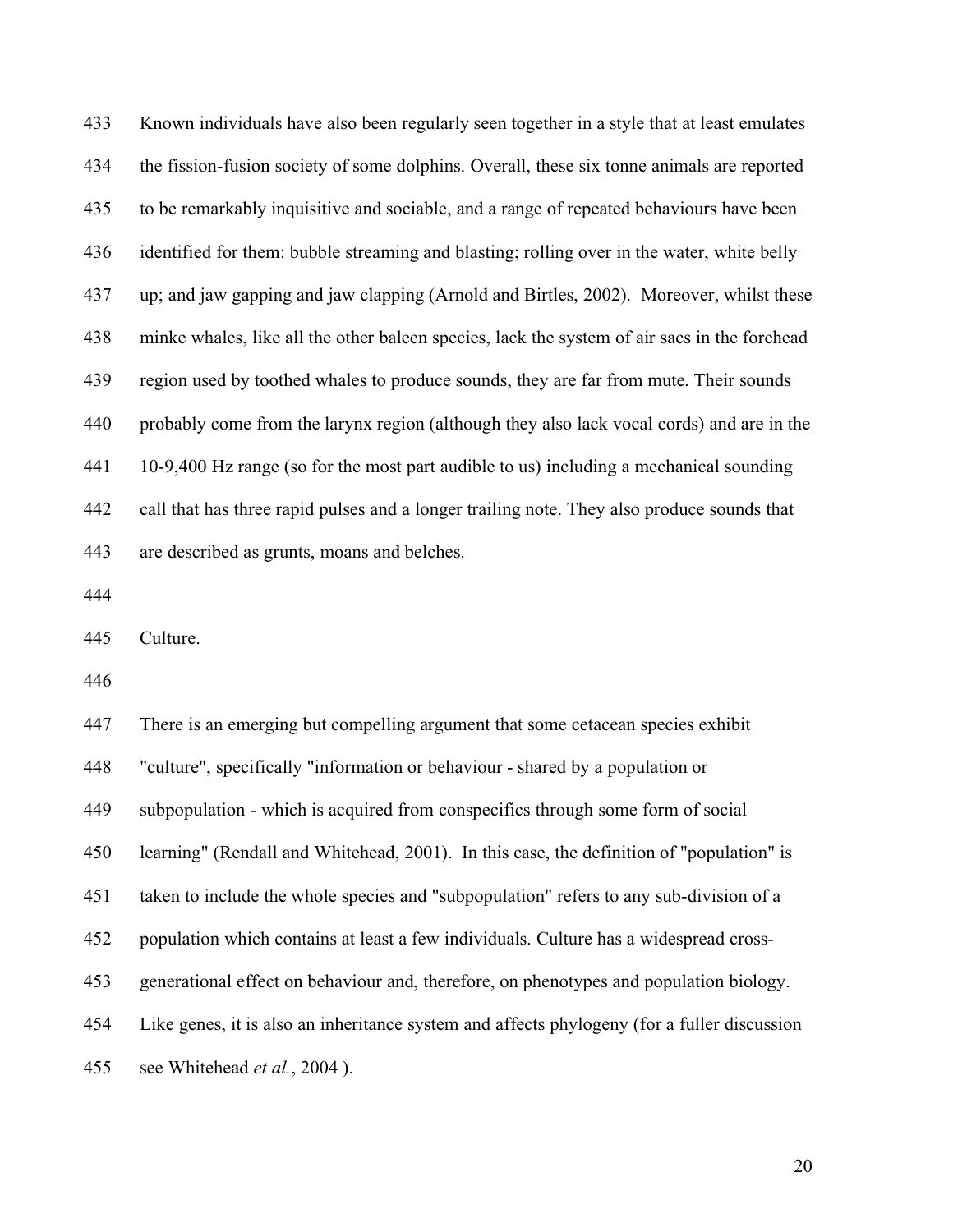457 The evidence for culture in cetaceans includes experimental studies on bottlenose 458 dolphins showing that they have sophisticated social learning abilities, including motor 459 and vocal imitation; observational evidence for imitation and teaching in orcas and also 460 some other whale species; cultural transmission in several species – notably the complex 461 and stable call dialects and behavioural (foraging patterns and techniques) cultures of 462 sympatric orcas; group based cultures in cachalots , including distinctive dialects; and, 463 the song of male humpback whales – where all males on any breeding ground sing the 464 same song, which evolves over months and years (Whitehead, 2002). Sympatric groups 465 within a particular cetacean population can also exhibit different cultural traits. For 466 example, within the population of bottlenose dolphins in Shark Bay, Western Australia, 467 they are least four distinctive foraging specialisations, at least some of which are likely to 468 be transmitted from mother to calf. Indeed, this has recently been shown to be the case 469 for sponge-bearing (Krutzen *et al*., 2005). Similar divisions within populations according 470 to foraging specialisations are found in other dolphin communities, including cases of 471 human-dolphin fishing co-operation (Simmonds, 2004) Another example could be the 472 high-risk stranding-feeding behaviour exhibited by the orcas of one population in 473 Patagonia: a behaviour which is clearly learnt by the calves from older animals – and 474 where a mistake could prove lethal (Simmonds, 2004).

475

476 The populations of orcas off the west coast of Canada have various hierarchical divisions 477 and much of this structuring appears cultural. The primary division is between resident 478 orcas and transients, which are sympatric but show differences in feeding behaviour,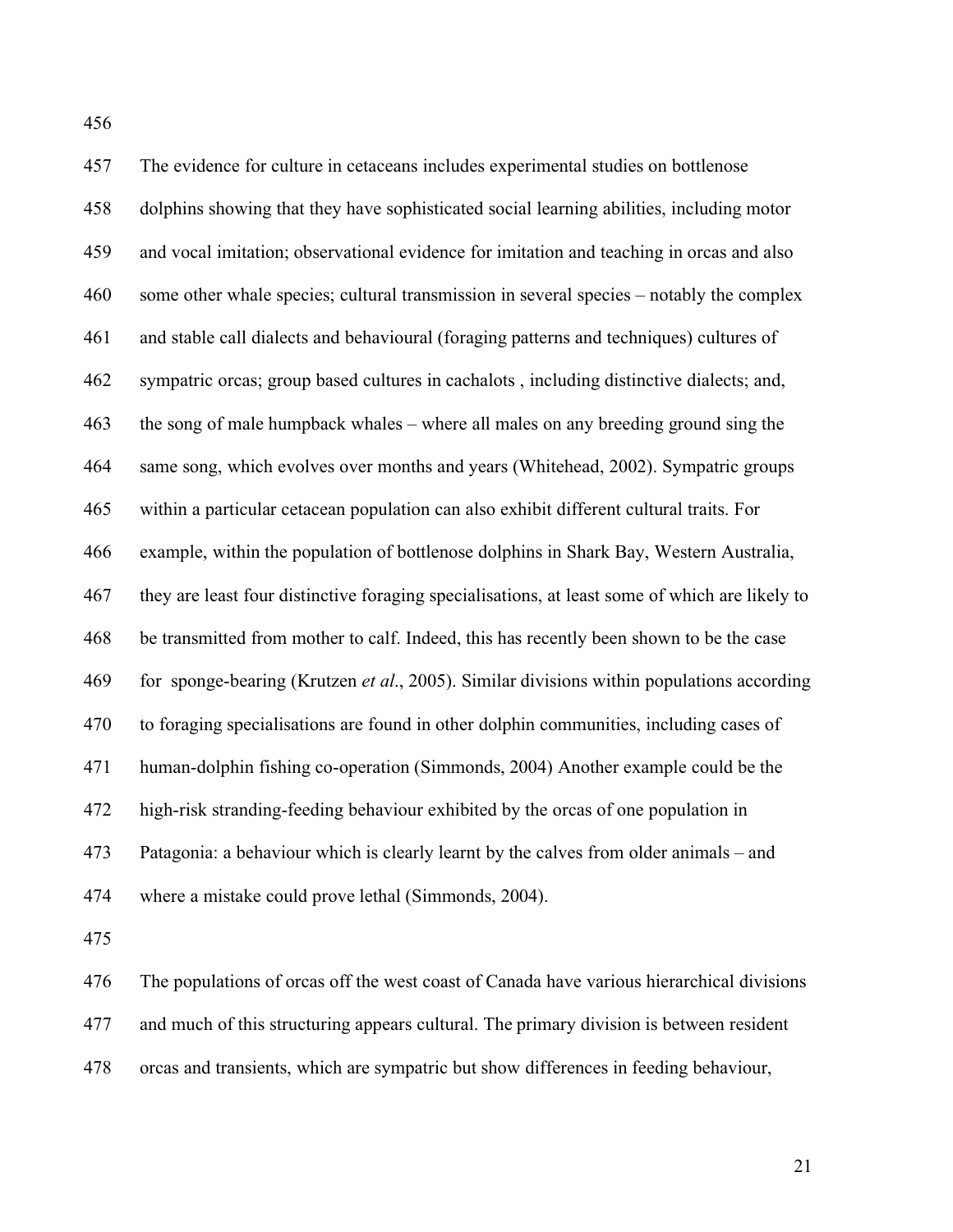479 vocalisations, social systems, morphology, and genetics. They may, in fact, be incipient 480 species, although the original division between them was essentially cultural (Baird, 481 2000). The complex, stable and sympatric vocal and behavioural cultures of orca groups 482 have being suggested as being more advanced than those exhibited by chimpanzees 483 (Norris, 2002) and as having no parallel other than within human society (Rendell and 484 Whitehead, 2001).

485

486 Cachalots also have significant divisions in their societies which recent research has 487 started to unravel (Whitehead 2003). These large, deep-diving, click-producing whales 488 share their ranges with several thousand others of their own species and females and 489 young form groups of around 20-30 individuals that travel together and coordinate their 490 activities. These groups often consist of two or more social units which are long term 491 companions interacting over years. Certain sets of catchalot social units possess very 492 similar coda (click pattern) repertoires and these units, termed "clans", are believed to 493 represent cultural variants (Whitehead, 2003). There are some 4-5 clans found across the 494 North Pacific and each spans many thousands of kilometres and probably consists of tens 495 of thousands of animals. Whitehead (2003) notes that the clans are not perfectly 496 matrilineal and there is one record of an individual that swapped clans.

497

498 The notion of culture within cetaceans has been challenged. The original keystone paper 499 by Rendell and Whitehead appeared together with 39 written commentaries, some 500 strongly critical and some supportive (Norris, 2002). This led to a lengthy debate within 501 the literature. More recently, Whitehead *et al.* ( 2004) have commented that in cultural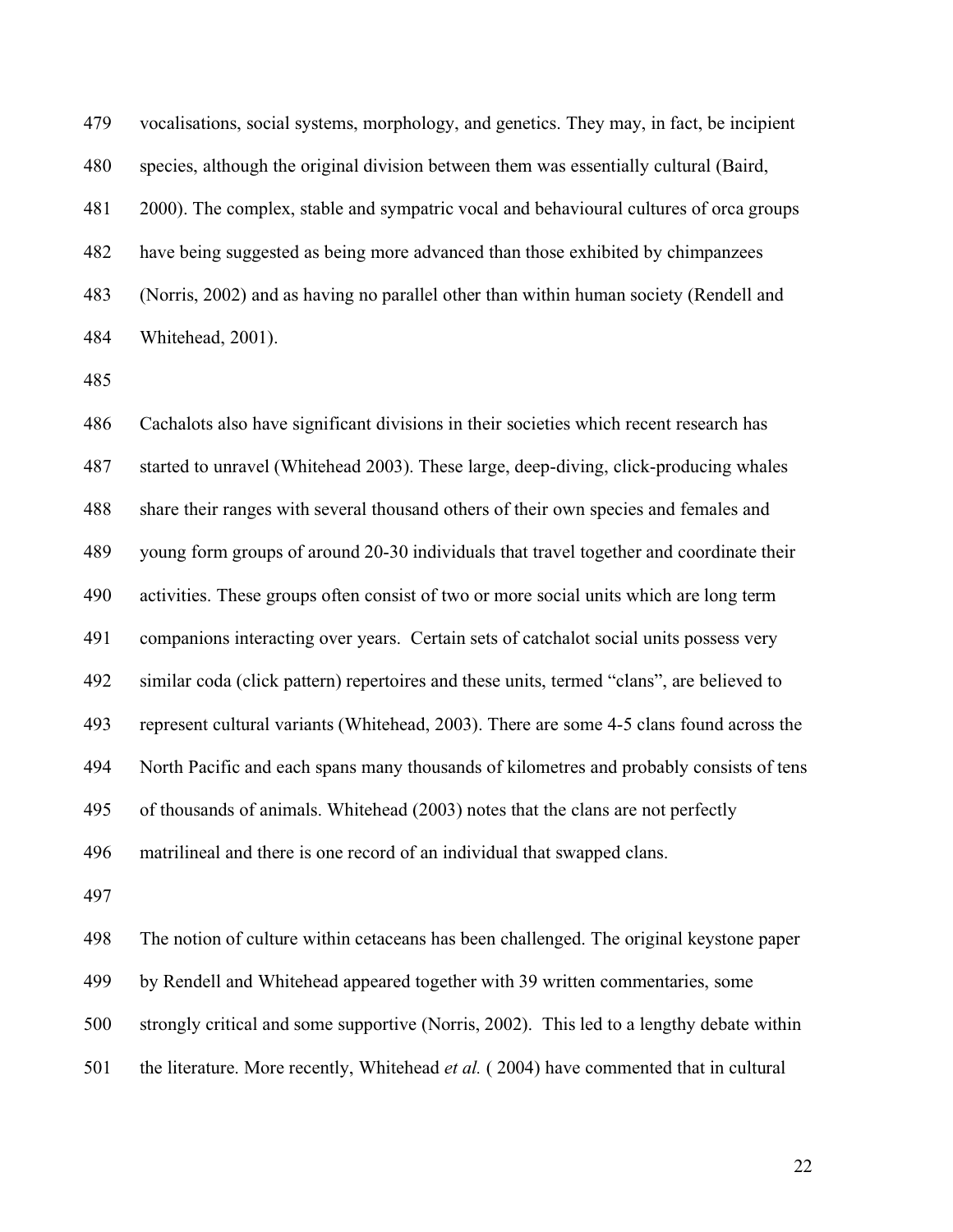502 societies, individuals with important cultural knowledge may have a population 503 significance far in excess of their reproductive capacity. Most large whale populations 504 were enormously reduced by commercial whaling (which peaked during the 1960s) but, 505 whilst some recovery is apparent in certain areas, in some other traditionally important 506 habitat areas there is none. It is therefore plausible that the whalers destroyed not just 507 numerous individuals but also the cultural knowledge that they harbour relating to how to 508 exploit certain habitats and areas. Thus, Whitehead *et al*. (2004) suggest "non- human 509 culture" should be integrated into conservation biology.

510

511 Conclusions

512

513 The issue of cetacean intelligence has been very controversial in the last few decades and 514 the enthusiasm of some popular authors for promoting cetaceans as highly intelligent in 515 the 1960s arguably caused a counter-productive back-lash (Samuels and Tyack, 2000); 516 with sceptics highlighting lack of rigorous scientific proof, reliance on anecdotal 517 information and failure to separate instinct from intelligence. Gaskin underpinned his 518 very thoughtful – and still widely cited - criticism by asking "two basic questions: 519 1) Is there any real social structure in cetacean populations? 520 2) Do cetaceans have highly developed social behaviour?" (Gaskin, 1982). 521 522 We now have the benefit of more than two decades of further and increasingly

523 sophisticated research which has shown relationships and behaviours that were hinted at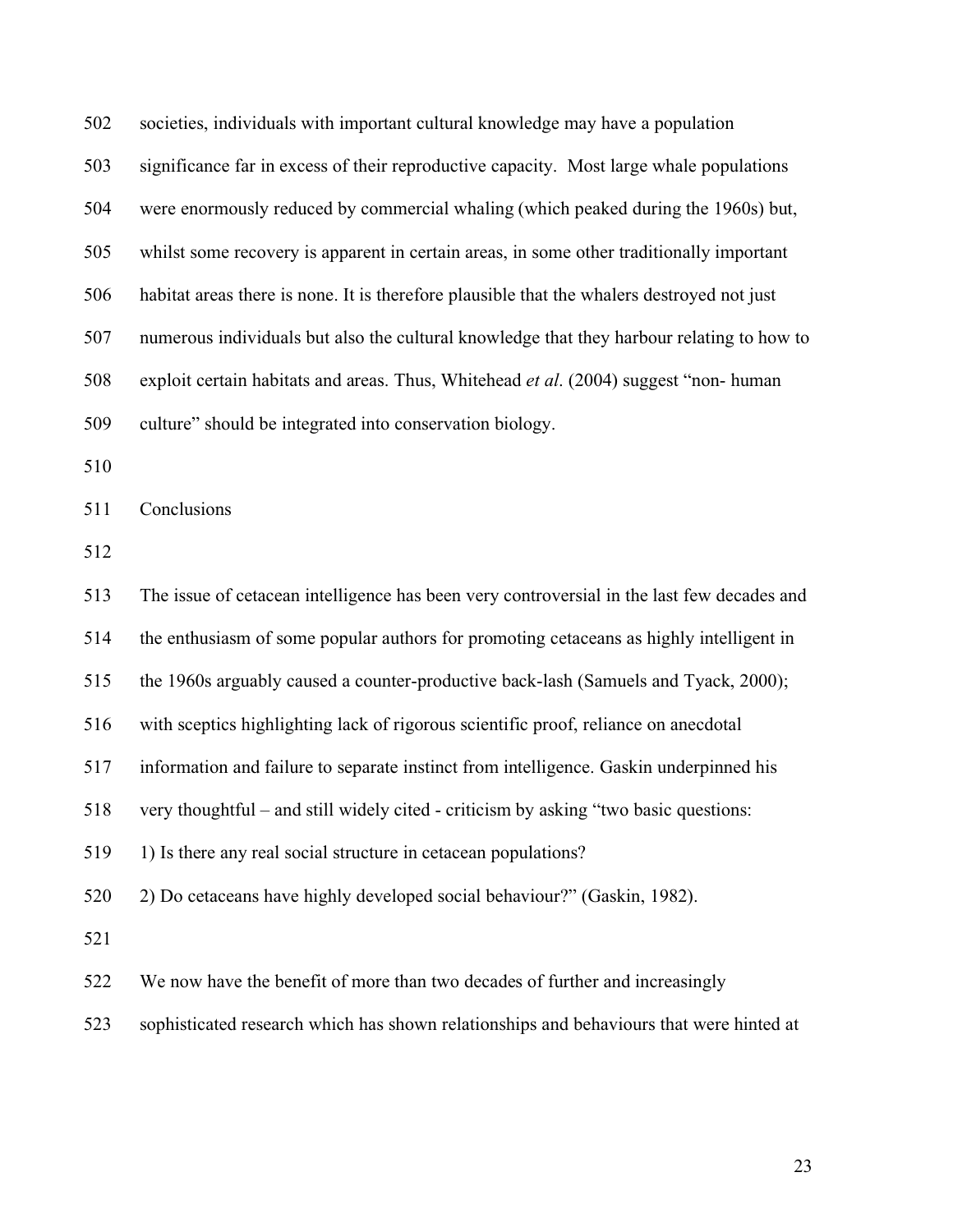| 524 | in Gaskin's day. I therefore propose that the answer to Gaskin's two primary questions is     |  |  |  |  |
|-----|-----------------------------------------------------------------------------------------------|--|--|--|--|
| 525 | now, for some species at least, an unequivocal 'yes'.                                         |  |  |  |  |
| 526 |                                                                                               |  |  |  |  |
| 527 | The emerging body of evidence for the advanced cognitive abilities of some cetaceans is       |  |  |  |  |
| 528 | outlined in table 1. and, if we accept this perspective, the next question is how should this |  |  |  |  |
| 529 | knowledge affect our interactions with these animals? Our primary interactions are            |  |  |  |  |
| 530 | broadly summarised in figure 2. and to this can be added some statistics, for example:        |  |  |  |  |
| 531 | It has been estimated that some 200,000 cetaceans are killed annually in fishing<br>$\bullet$ |  |  |  |  |
| 532 | nets (Read <i>et al.</i> , 2003);                                                             |  |  |  |  |
| 533 | The last available data for Japanese whaling reveal that only 40.2% of animals die<br>٠       |  |  |  |  |
| 534 | 'instantaneously' (Brakes and Fisher, 2004) - similar statistics from other hunts             |  |  |  |  |
| 535 | are presented in table 2; and                                                                 |  |  |  |  |
| 536 | "A blue whale, which lives 100 years, that was born in 1940, today has had his<br>$\bullet$   |  |  |  |  |
| 537 | acoustic bubble shrunken from 1,000 miles to 100 miles because of noise                       |  |  |  |  |
| 538 | pollution" (Clark in Carey, 2005).                                                            |  |  |  |  |
| 539 |                                                                                               |  |  |  |  |
| 540 | There is not room here to fully explore the relationship between the intelligence of these    |  |  |  |  |
| 541 | animals and the conservation and welfare matters that affect them, but it is clear that       |  |  |  |  |
| 542 | deaths in hunts and fishing nets may often be prolonged and painful and also significantly    |  |  |  |  |
| 543 | affect more members of the population than just the animals killed. It is also clear that we  |  |  |  |  |
| 544 | are having a widespread impact on their environment. Our relationship with these              |  |  |  |  |
| 545 | animals therefore needs to move to a new paradigm. What were previously regarded as           |  |  |  |  |
| 546 | 'living marine resources' – and typically widespread species distributed across an            |  |  |  |  |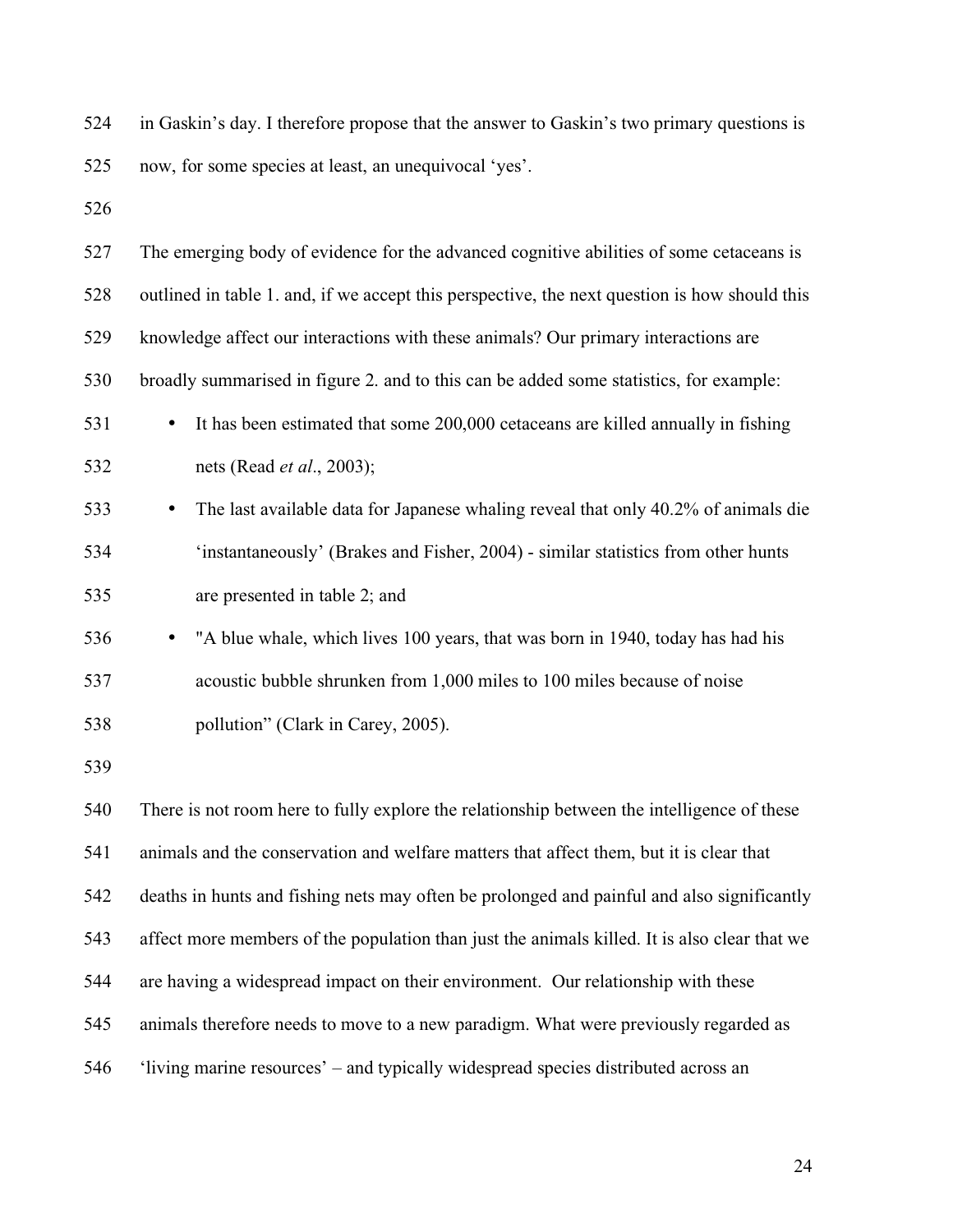| 547 |  | inexhaustible sea - should now be recognised as unique individuals, communities, |  |
|-----|--|----------------------------------------------------------------------------------|--|
|     |  |                                                                                  |  |

548 societies and cultures and valued as such.

549

550 Acknowledgements.

- 551 Grateful thanks to Nicola Kemp, Charlie Phillips, Doug Cartilidge (who was a dolphin
- 552 trainer in the 1970s), Phillipa Brakes, Sue Fisher, Steve Isaac and Alastair Birtles for their
- 553 insights and their comments on an earlier draft. Whilst the author has drawn on
- 554 information gleaned from experiments on captive dolphins, he wishes to make it clear
- 555 that he does not believe cetaceans should be held in captivity, nor that these experimental
- 556 studies justify this.
- 557
- 558

- 560
- 561 Baird, R.W. 2000. The killer whale foraging specialisations and group hunting. In:
- 562 Mann, J., Connor, R.C., Tyack, P., Whitehead, H. (Eds). Cetacean Societies. University
- 563 of Chicago Press, Chicago, pp. 127-153.
- 564
- 565 Benjamin, L. T., Bruce, D. 1982. From a bottle-fed chimp to a bottlenose dolphin: a
- 566 contemporary appraisal of Winthrop Kellog.
- 567

<sup>559</sup> References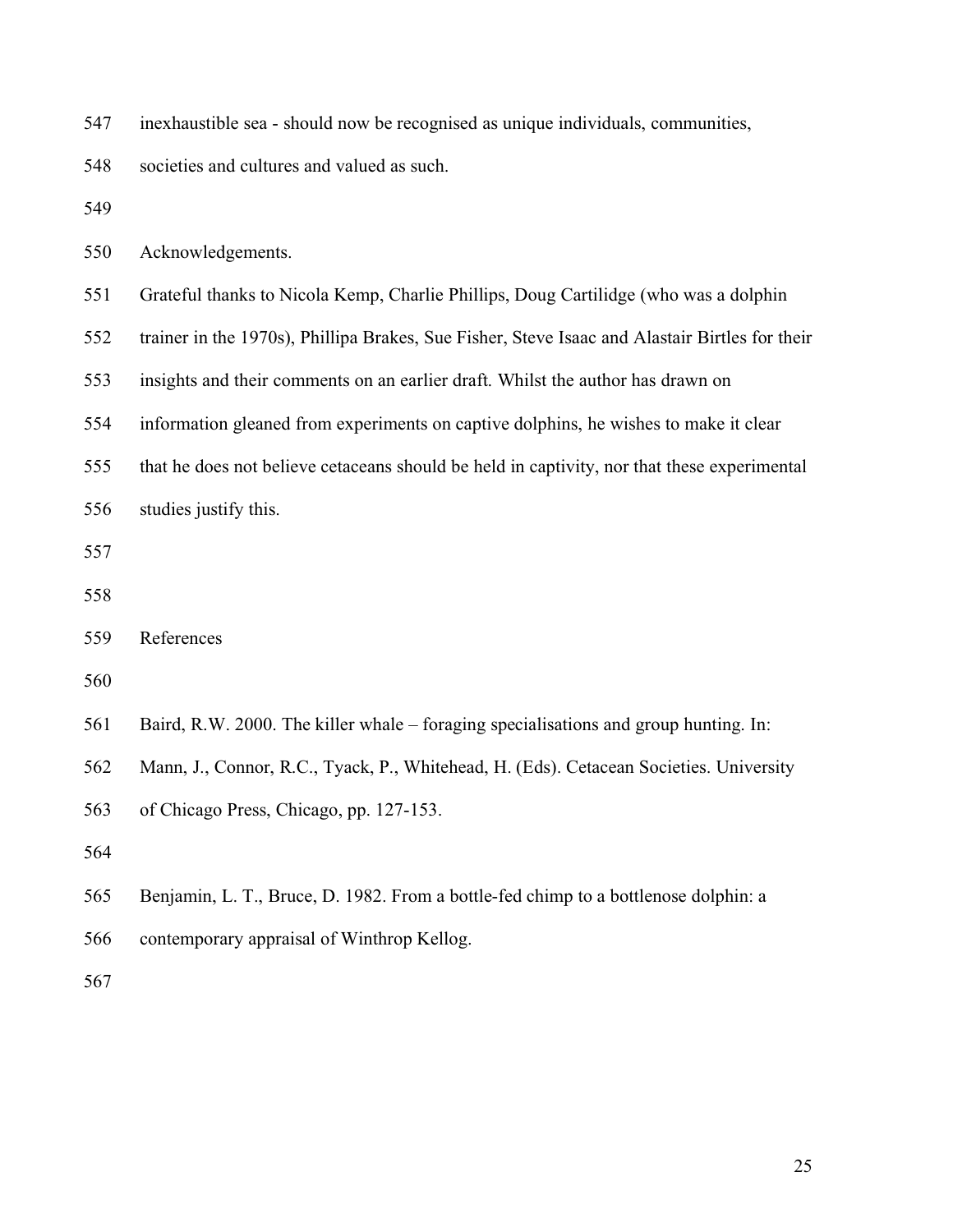| 568 | Birtles, A., Arnold, P. 2002. Dwarf minke whales in the Great Barrier Reef – current   |
|-----|----------------------------------------------------------------------------------------|
| 569 | state of knowledge. CRC Reef Brochure. CRC Research Centre Ltd., Townsville            |
| 570 | Australia. Available at: http://www.reef.crc.org.au/publications/brochures/index.html  |
| 571 |                                                                                        |
| 572 | Birtles, R.A., P.W. Arnold, Dunstan, A. 2002. Commercial swim programmes with dwarf    |
| 573 | minke whales of the Northern Great Barrier Reef, Australia: Some characteristics of    |
| 574 | encounters with management implications. Australian Mammalogy 24: 23-38.               |
| 575 |                                                                                        |
| 576 | Brakes P., Fisher, S. 2004. Commercial and Aboriginal Subsistence Whaling. Chapter 6   |
| 577 | in Brakes, P., Butterworth, A., Simmonds, M. and Lymbery, P. 2004 (Eds). Troubled      |
| 578 | Waters – a review of the welfare implications of modern whaling activities. World      |
| 579 | Society for the Protection of Animals, London. Available at www.wspa-international.org |
| 580 |                                                                                        |
| 581 | Carey, B. 2005. Noise pollution disrupts whale communication. MSNBC news               |
| 582 | 20/2/2005: at: http://www.msnbc.msn.com/id/7003587/                                    |
| 583 |                                                                                        |
| 584 | Clapham, P.J. 2000. The Humpback Whale – seasonal feeding and breeding in a baleen     |
| 585 | whale. In Mann, J., Connor, R.C. Tyack, P.L. and Whitehead, H. 2000. [Eds] Cetacean    |
| 586 | Societies: field studies of dolphins and whales. The University of Chicago Press,      |
| 587 | Chicago, USA. PP 173-196                                                               |
| 588 |                                                                                        |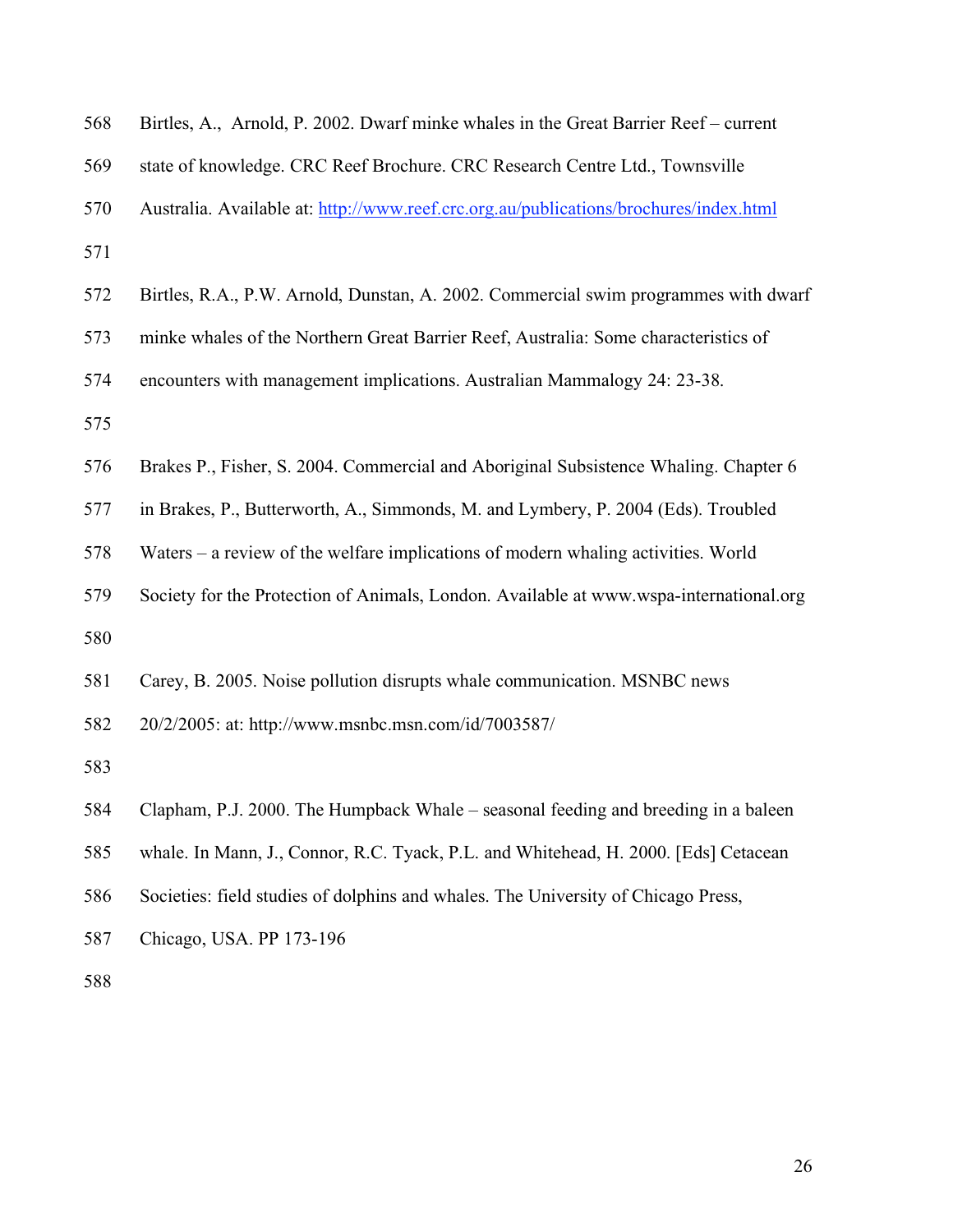| 589 |  |  |  | Connor, R.C. 2000. Group living in whales and dolphins. In Mann, J., Connor, R.C. |
|-----|--|--|--|-----------------------------------------------------------------------------------|
|-----|--|--|--|-----------------------------------------------------------------------------------|

- 590 Tyack, P.L., Whitehead, H., 2000. [Eds] Cetacean Societies: field studies of dolphins and
- 591 whales. The University of Chicago Press, Chicago, USA Pp 199- 218
- 592
- 593 Connor, R.C., Heithaus, M.R., Barre, L.M., 2001. Complex social structure, alliance,
- 594 stability and mating access in a bottlenose dolphin 'super-alliance'. Proc. R. Soc. Lond. B 595 268: 263-267.

- 597 Connor, R.C., Mann, J., Tyack, P.L., Whitehead, H., 1998. Social evolution in toothed
- 598 whales. Trends in Ecology and Evolution 13: 228-232.
- 599
- 600 Dunbar, R.I.M., 2003. The Social Brain: mind language and society in evolutionary
- 601 perspective. Annu. Rev. Anthropol. 32: 163-81.
- 602
- 603 Ford, J.K.B., 2002. Dialects In Mann, J., Connor, R.C. Tyack, P.L., Whitehead, H., 2000.
- 604 [eds] Cetacean Societies: field studies of dolphins and whales. The University of Chicago
- 605 Press, Chicago, USA.
- 606
- 607 Fripp, D., 2005. Bubblestream whistles are not representative of a bottlenose dolphin's
- 608 vocal repertoire. Marine Mammal Science 21: 29-44
- 609
- 610 Frohoff, T. 2000. The Dolphin's Smile. In: Berkoff, M. [Ed] The Smile of the Dolphin.
- 611 Discovery Books, London.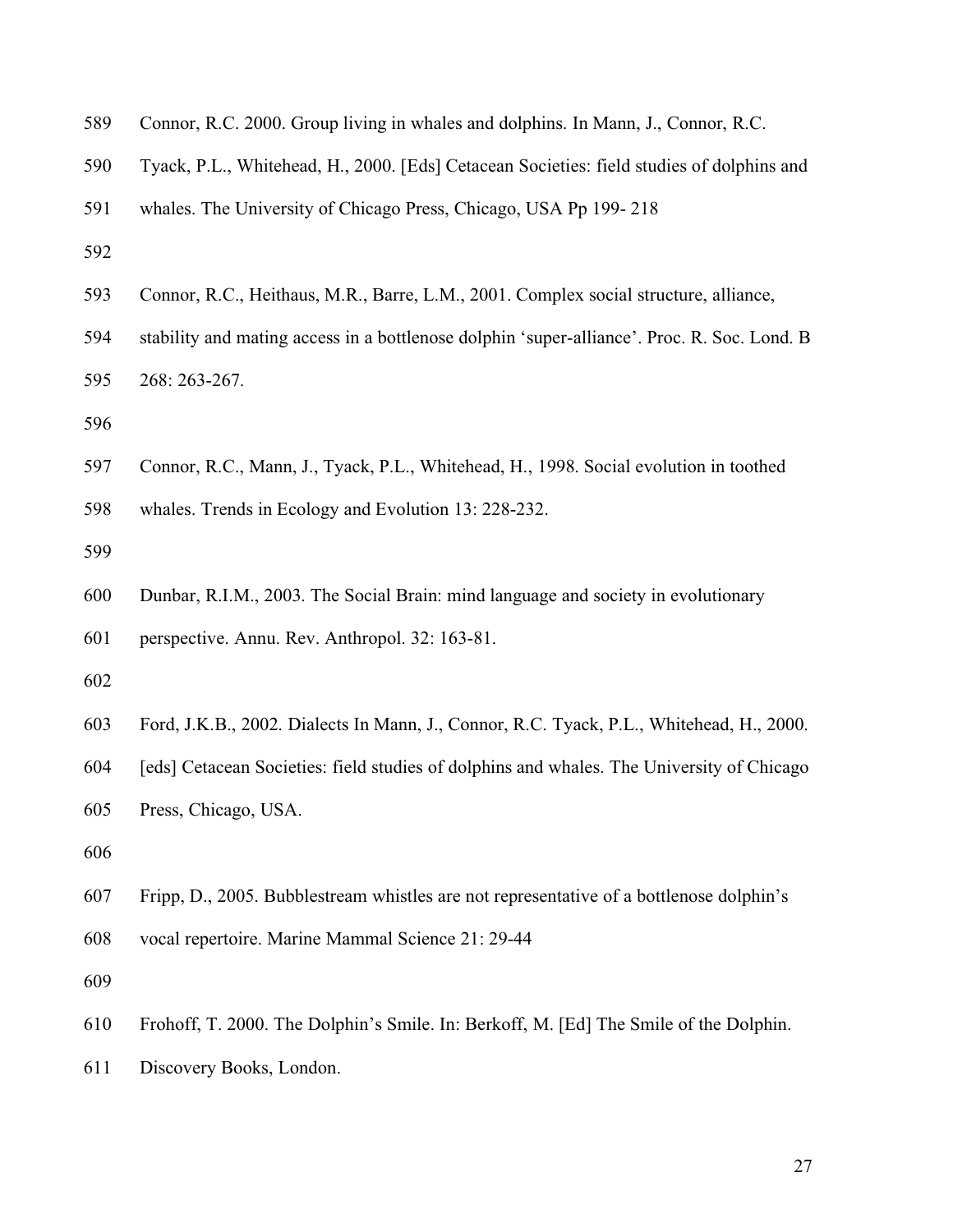- 613 Gaskin, D.E, 1982. The ecology of whales and dolphins. Heinemann, London and Exeter. 614
- 615 Gazda, S.K., Connor, R.C., Edgar, R.K., Cox, F., 2004. A division with role
- 616 specialization in group-hunting bottlenose dolphins (Tursiops truncatus) off Cedar Key,
- 617 Florida. Proc.R.Soc.B. 272(1559):135-140

618

619 Goold, J.L., Goold, C.G., 1994. The Animal Mind. Scientific Anerican Library, New

620 York.

621

- 622 Hart, D., Karmel, M.P., 1996. Self awareness and self-knowledge in humans, apes and
- 623 monkeys. In Russon, A.E., Bard, K.A., and Parker, S.T. (Editors) Reaching into the

624 thought – The minds of great apes. Cambridge University Press.

625

626 Herzing, D.L., 2000a. A trail of grief. In: Berkoff, M. [Editor] The Smile of the Dolphin.

627 Discovery Books, London.

628

629 Herzing, D.L., 2000b. The pleasure of their company. In: Berkoff, M. [Editor] The Smile 630 of the Dolphin. Discovery Books, London.

631

- 632 Janik, V., 2000a. Source levels and the estimated active space of bottlenose dolphin
- 633 (Tursiops truncatus) whistles in the Moray Firth, Scotland. J Comp Physiol A 186: 673-

634 680.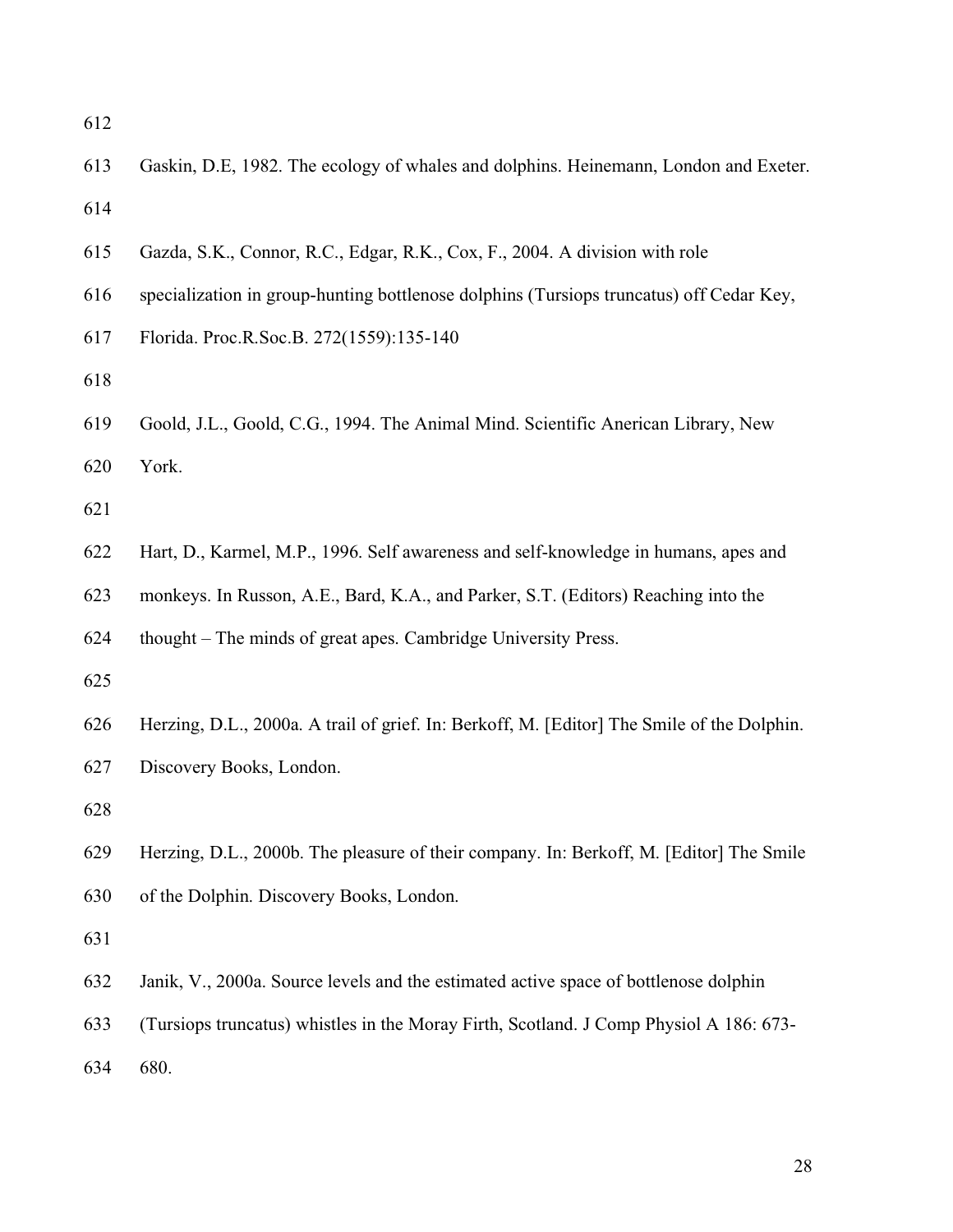- 636 Janik, V., 2000b. Whistle matching in wild bottlenose dolphins Science 289: 1355-1357. 637
- 638 Krutzen, M., Barre, L.M., Connor, R.C., Mann, J., Sherwin, W.B. 2004. 'Oh father:
- 639 where art thou?' Paternity assessment in an open fission-fusion society of wild
- 640 bottlenose dolphins (*Tursiops* sp.) in Shark Bay, Western Australia. Molecular Ecology:
- 641 13: 1975-1990
- 642
- 643 Krutzen, M., Mann, J., Heithaus, M.R., Connor, R.C., Bejder, L. and Sherwin, W.B.
- 644 2005. Cultural transmission of tool use in bottlenose dolphins. PNAS 102: 8939-8943 645
- 646 Lonsdale, J. 2000. Bottlenose Dolphin Kill Futo Port, Shizuoka, Japan**,** 14th October
- 647 1999. Environmental Investigation Agency unpublished briefing prepared for the UK 648 government. 7 pages.
- 649
- 650 Lusseau, D., Newman, M.E.J., 2004. Identifying the role that animals play in their social
- 651 networks. Proc. R. Soc. Lond. B (Suppl.) 271: S477-S481
- 652
- 653 Marino, L. 2002. Brain Size Evolution. In Perrin, W.F., Wursig, B. and Thewissen,
- 654 J.G.M. [Eds] 2002. Encyclopedia of Marine Mammals. Academic Press, San Diego,
- 656

655 USA. Pp: 158-162.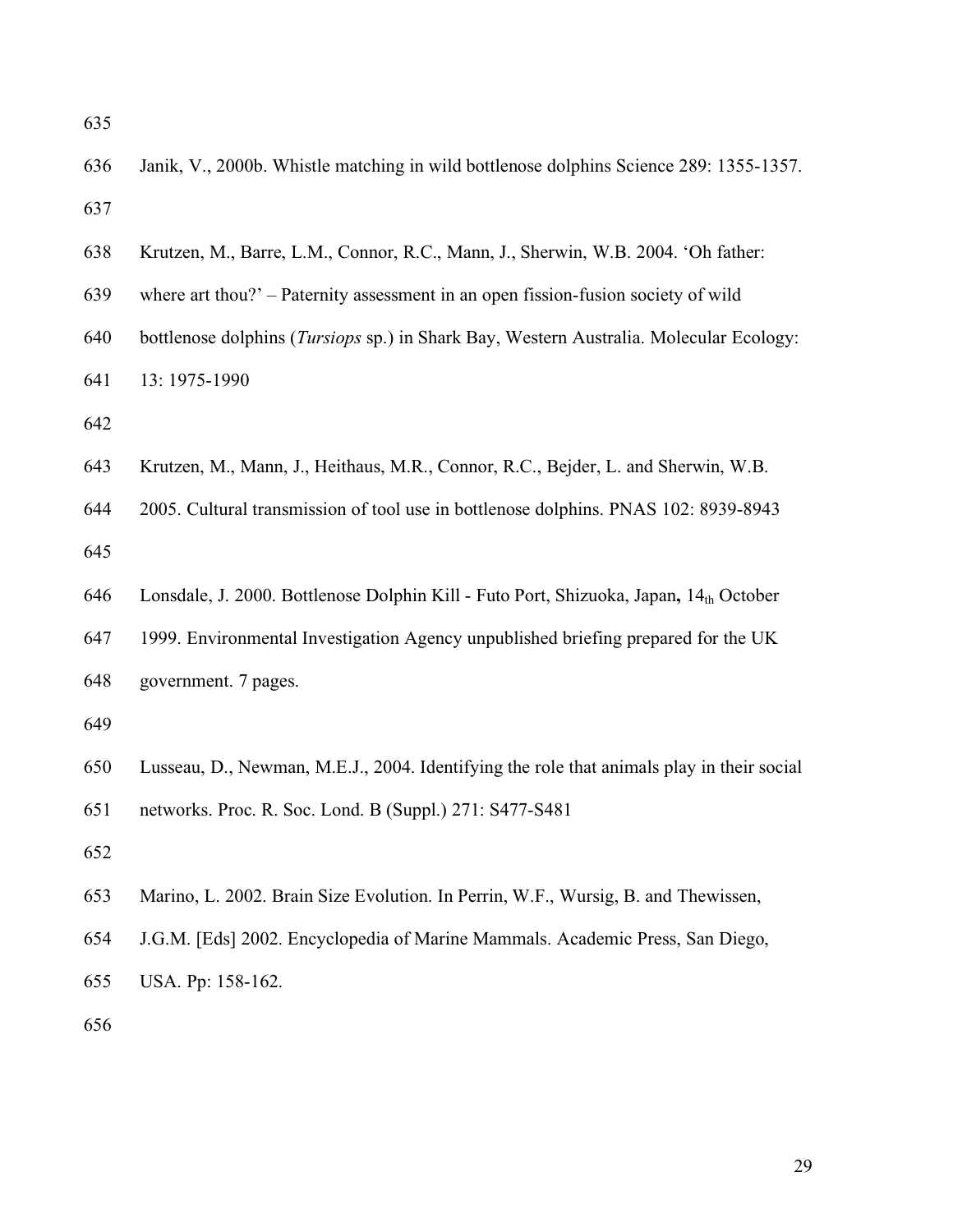| 657 | Marino, L., Rilling, J.K., Lin, S.K., Ridgway, S.H. 2000. Relative volume of the                 |
|-----|--------------------------------------------------------------------------------------------------|
| 658 | cerebellum in dolphins and comparison with anthropoid primates. Brains, Behaviour and            |
| 659 | Evolution. 56(4) 204-211                                                                         |
| 660 |                                                                                                  |
| 661 | Marino, L., McShea, D.W., M.D. Uhen. 2004. Origin and evolution large brains in                  |
| 662 | toothed whales. The Anatomical Record Part A 81A: 1-9                                            |
| 663 |                                                                                                  |
| 664 | McCowan, B., Marino, L., Vanve, E., Walke, L., Reiss, D., 2000. Bubble ring play of              |
| 665 | bottlenose dolphins (Tursiops truncatus): implications for cognition. Journal of                 |
| 666 | Comparative Psychology 114: 98-106.                                                              |
| 667 |                                                                                                  |
| 668 | Mercado III, E., Murray, S.O, Uyeyama, R.K., Pack, A.A. and Herman, L.M. 1998.                   |
| 669 | Memory for recent actions in the bottlenose dolphin ( <i>Tursiops truncatus</i> ): repetition of |
|     |                                                                                                  |

670 arbitrary behaviours using an abstract rule. Animal Learning and Behaviour 26(2): 210-

671 218.

672

673 Mann, J., Connor, R.C., Tyack, P. and Whitehead, H. 2000. Cetacean Societies – Field

674 Studies of Dolphins and Whales. The University of Chicago Press, Chicago and London

- 675 Norris S. 2002. Creatures of culture? Making the case for cultural systems in whales and
- 676 dolphins. Bioscience 52: 9-14.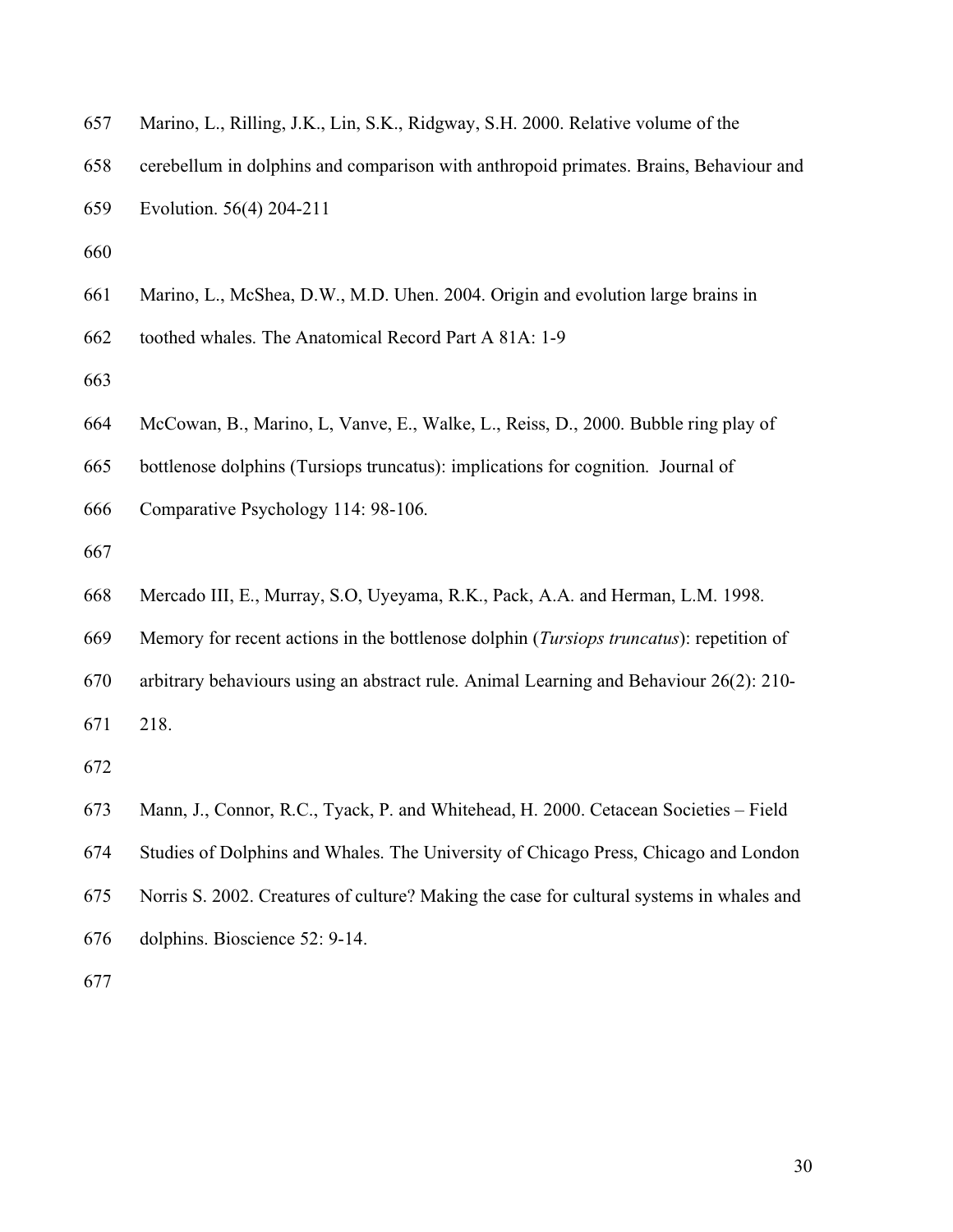| 678 | McCowan XXXand Reiss D., 2001. The fallacy of 'signature whistles' in bottlenose        |
|-----|-----------------------------------------------------------------------------------------|
| 679 | dolphins: a comparative perspective of 'signature information' in animal vocalisations. |
| 680 | Animal Behaviour 62: 1151-1162                                                          |
| 681 |                                                                                         |
| 682 | Parsons, E.C.M., Rose, N.A. and Simmonds, M.P. 2004. Whales – individuals, societies    |
| 683 | and cultures. Chapter 4 in Brakes, P., Butterworth, A., Simmonds, M. and Lymbery, P.    |
| 684 | $2004$ (editors). Troubled Waters – a review of the welfare implications of modern      |
|     |                                                                                         |

- 685 whaling activities. World Society for the Protection of Animals, London. Available at
- 686 www.wspa-international.org
- 687

688 Read, A.J., Drinker, P., Northridge, S. 2003. By-catches of marine mammals in US

689 fisheries and a first attempt to estimate the magnitude of global marine mammal by-catch.

690 Paper submitted to the Scientific Committee of the International Whaling Commission

- 691 SC/55/BC. 12 pages.
- 692

693 Reiss, D. and Marino, L. 2001. Mirror self-recognition in the bottlenose dolphin: A case 694 of cognitive convergence. PNAS 98: 5937-5942

695

696 Rendall, L. and Whitehead, H. 2001. Culture in whales and dolphins. Behavioural and 697 brain sciences, 24: 309-324.

698

699 Rose, N.A. 2000a. A death in the family. In: Berkoff, M. [Editor] The Smile of the

700 Dolphin. Discovery Books, London.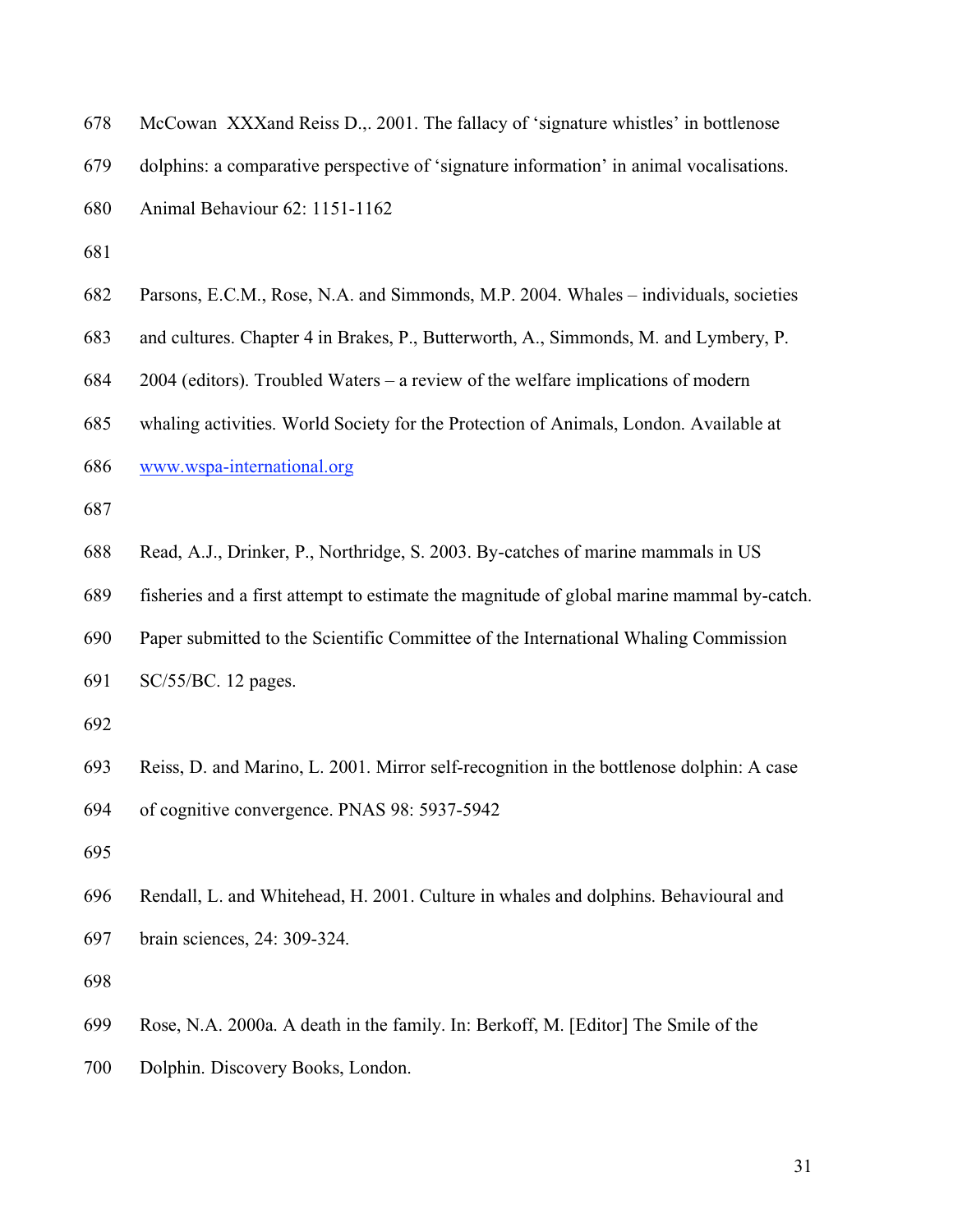| 702 | Rose, N.A. 2000b. Giving a little latitude. In: Berkoff, M. [Editor] The Smile of the      |
|-----|--------------------------------------------------------------------------------------------|
| 703 | Dolphin. Discovery Books, London.                                                          |
| 704 |                                                                                            |
| 705 | Russon, A.E. and K.A. Bard. 1996. Exploring the minds of great apes: Issues and            |
| 706 | controversies. In Russon, A.E., Bard, K.A., and Parker, S.T. (Editors) Reaching into the   |
| 707 | thought – The minds of great apes. Cambridge University Press.                             |
| 708 |                                                                                            |
| 709 | Samuels, A and Tyack, P. 2000. Flukeprints – a history of studying cetacean societies. In  |
| 710 | (eds) Mann, J., Connor, R.C., Tyack, P. and Whitehead, H. 2000. Cetacean Societies -       |
| 711 | Field Studies of Dolphins and Whales. The University of Chicago Press, Chicago and         |
| 712 | London                                                                                     |
| 713 |                                                                                            |
| 714 | Schusterman, R.J. 2000. Pitching a fit. In: Berkoff, M. [Editor] The Smile of the Dolphin. |
| 715 | Discovery Books, London.                                                                   |
| 716 |                                                                                            |
| 717 | Simmonds, M.P. 2004. Whales and Dolphins of the World. New Holland Publishers Ltd.,        |
| 718 | London, UK.                                                                                |
| 719 |                                                                                            |
| 720 | Simmonds, M.P., Dolman, S. D., Weilgart, L. 2004. Oceans of Noise 2004. Whale and          |
| 721 | Dolphin Conservation Society, Chippenham, UK. Available at:                                |
| 722 | http://www.wdcs.org/dan/publishing.nsf/allweb/48A0C8D9C559FA0680256D2B004027               |
| 723 | D <sub>4</sub>                                                                             |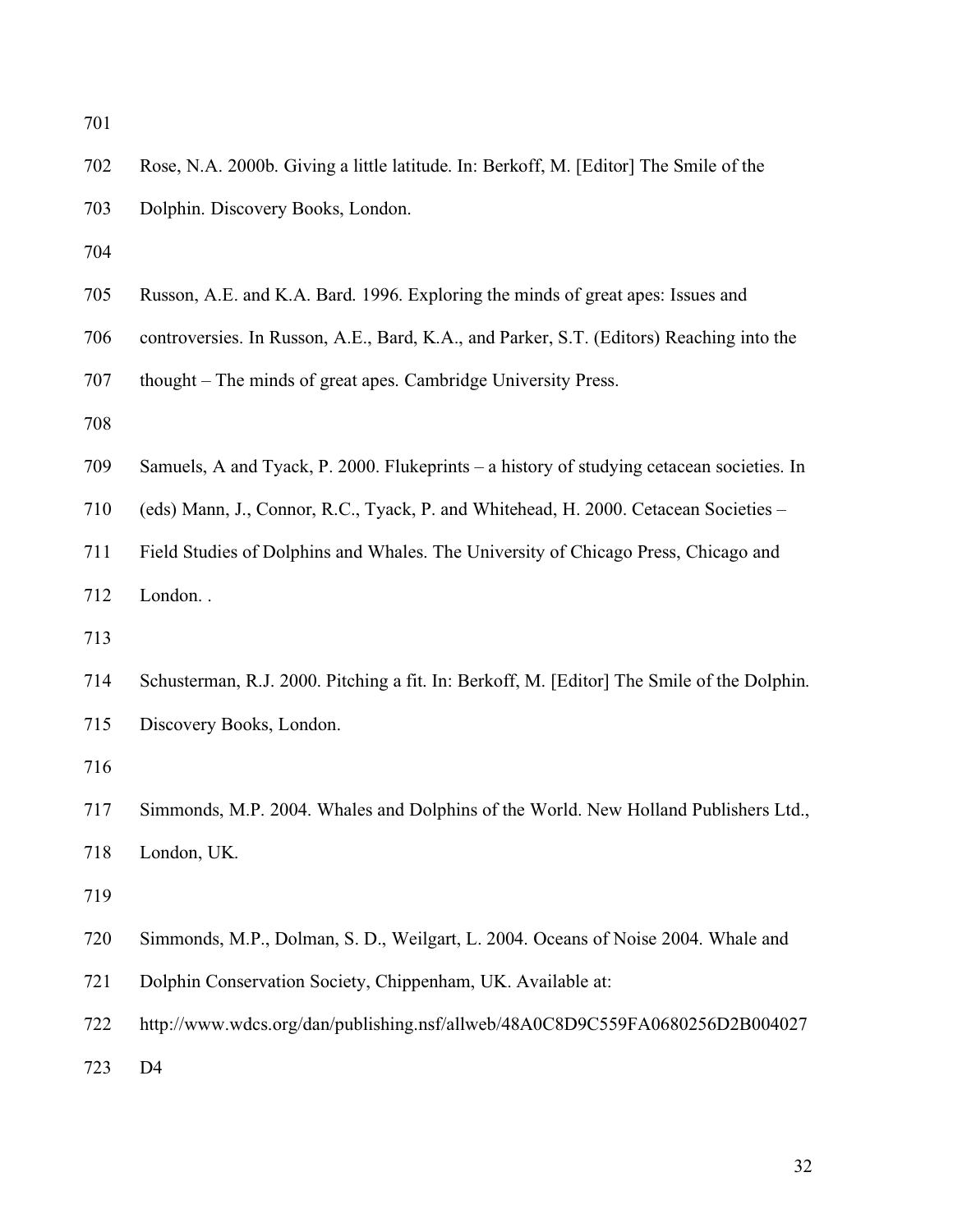| 725 | Smolker, R., Richards, A., Connor, R., Mann, J. and Berggren, P. 1997. Sponge-carrying        |
|-----|-----------------------------------------------------------------------------------------------|
| 726 | by dolphins (Delphinidae, <i>Tursiops</i> sp.)- A foraging specialisation involving tool use. |
| 727 | Ethology, 103: 454-465.                                                                       |
| 728 |                                                                                               |
| 729 | Whitehead, H. 2002. Culture in whales and dolphins. In Perrin, W.F., Wursig, B. and           |
| 730 | Thewissen, J.G.M. [Editors] 2002. Encyclopedia of Marine Mammals. Academic Press,             |
| 731 | San Diego, USA.                                                                               |
| 732 |                                                                                               |
| 733 | Whitehead, H. 2003. Sperm whales: social evolution in the ocean. University of Chicago        |
| 734 | Press, Chicago, USA.                                                                          |
| 735 |                                                                                               |
| 736 | Whitehead, H., Rendall, L., Osbourne, R.W. and Wursig, B. 2004. Culture and                   |
| 737 | conservation of non-humans with reference to whales and dolphins: review and new              |
| 738 | direction. J. Biological Conservation 120: 431-441.                                           |
| 739 |                                                                                               |
| 740 | Whitten, A. 2001 Imitation and cultural transmission in apes and cetaceans. Behav. Brain      |
| 741 | Sci. 24: 359-60.                                                                              |
| 742 |                                                                                               |
| 743 | Xitco, M.J., Gory, J.D., Kuczaj II, S.A. 2004. Dolphin pointing is linked to the attentional  |
| 744 | behaviour of a receiver. Anim Cogn (2004) 7: 231-238                                          |
| 745 |                                                                                               |
|     |                                                                                               |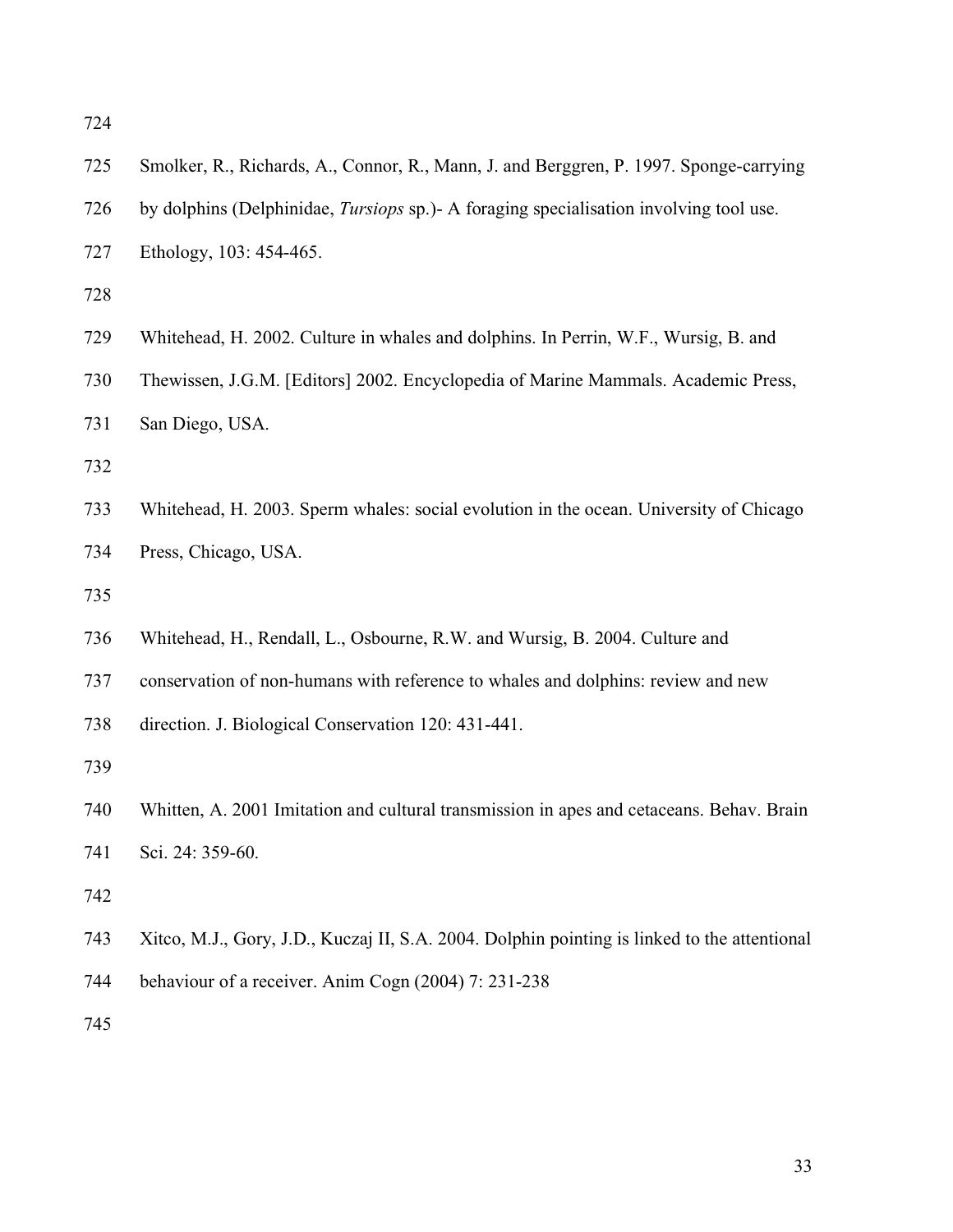| 746 |       |                                                                             |
|-----|-------|-----------------------------------------------------------------------------|
| 747 | i.    | High level of encephalisation, including very well developed cerebellum in  |
| 748 |       | many species                                                                |
| 749 | ii.   | Long lives and long periods of parental care (evidence of post-reproductive |
| 750 |       | care-givers) – exploiters of typically patchy and unpredictable prey        |
| 751 | iii.  | Ability to learn complex behaviours and solve problems                      |
| 752 | iv.   | Ability to improvise/innovate                                               |
| 753 | V.    | Tool use (but not tool manufacture)                                         |
| 754 | vi.   | Vocal and behavioural imitation                                             |
| 755 | vii.  | Ability to learn artificial languages (limited vocabulary but understand    |
| 756 |       | grammar and syntax)                                                         |
| 757 | viii. | Many species exhibit closely co-ordinated behaviours                        |
| 758 | ix.   | Many species have complex social interactions                               |
| 759 | X.    | Evidence of self awareness, awareness of others, including emotional        |
| 760 |       | responses                                                                   |
| 761 | xi.   | Cultural transmission of information                                        |
| 762 |       |                                                                             |

745 Table 1. A summary of evidence for higher cognitive functioning in cetaceans.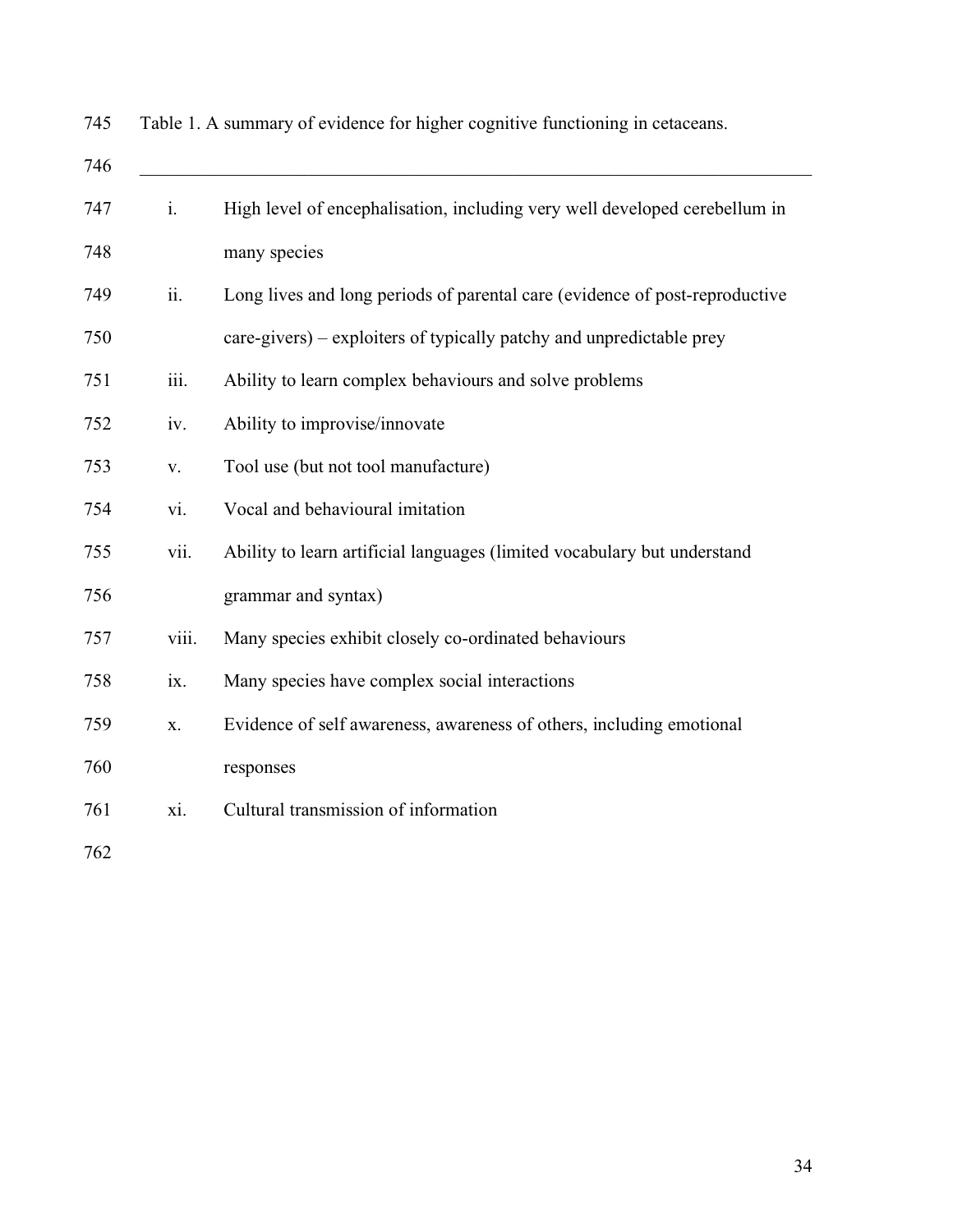- Table 2. Examples of recent whaling data based on information provided to the International Whaling
- 763 Commission (from Brakes and Fisher, 2004). TTD = Time to death.
- 765 .

| Nation concerned          | Year              | Number          | % died               | Average        | Max             | Number         |
|---------------------------|-------------------|-----------------|----------------------|----------------|-----------------|----------------|
| /species                  |                   | killed          | immediately          | <b>TTD</b>     | <b>TTD</b>      | struck but     |
|                           |                   |                 |                      |                | (minutes)       | lost           |
| Norwegian                 | $\overline{2001}$ | 552             | 79.7                 | 145 seconds    | 90              | 10             |
| Minke whales              |                   |                 |                      |                |                 |                |
|                           | 2002              | 634             | 80.7                 | 141 seconds    | 90              | 1              |
| Japan                     | 2001/2002         | 440             | 33.0                 | 203 seconds    | No data         | No data        |
| Minke whales              |                   |                 |                      |                |                 |                |
|                           | 2002/2003         | 440             | 40.2                 | 157 seconds    | No data         | No data        |
| <b>Russian Federation</b> | 2002              | 131             | $\overline{a}$       | 32 minutes     | $\overline{56}$ | $\overline{a}$ |
| Gray whales               |                   |                 |                      |                |                 |                |
| <b>Russian Federation</b> | 2002              | $\overline{2}$  | $\overline{a}$       | 41 minutes     | 53              | $\mathbf{1}$   |
| Bowhead whales            |                   |                 |                      |                |                 |                |
| US (Alaskan Innuit        | 2002              | $\overline{39}$ | $\ddot{\phantom{a}}$ | $\overline{a}$ | $\overline{a}$  | 11             |
| hunt) Bowheads            |                   |                 |                      |                |                 |                |
| Greenland (West)          | 2002              | 131             | 5.3                  | 16 minutes     | 300             | $\overline{5}$ |
| Minke whales              |                   |                 |                      |                |                 |                |
| Greenland (East)          | 2002              | 10              | $\boldsymbol{0}$     | 21 minutes     | 90              | $\overline{0}$ |
| Minke whales              |                   |                 |                      |                |                 |                |
| Greenland                 | 2002              | $\overline{13}$ | 7.7                  | 9 minutes      | $\overline{25}$ | $\overline{0}$ |
| Fin Whales                |                   |                 |                      |                |                 |                |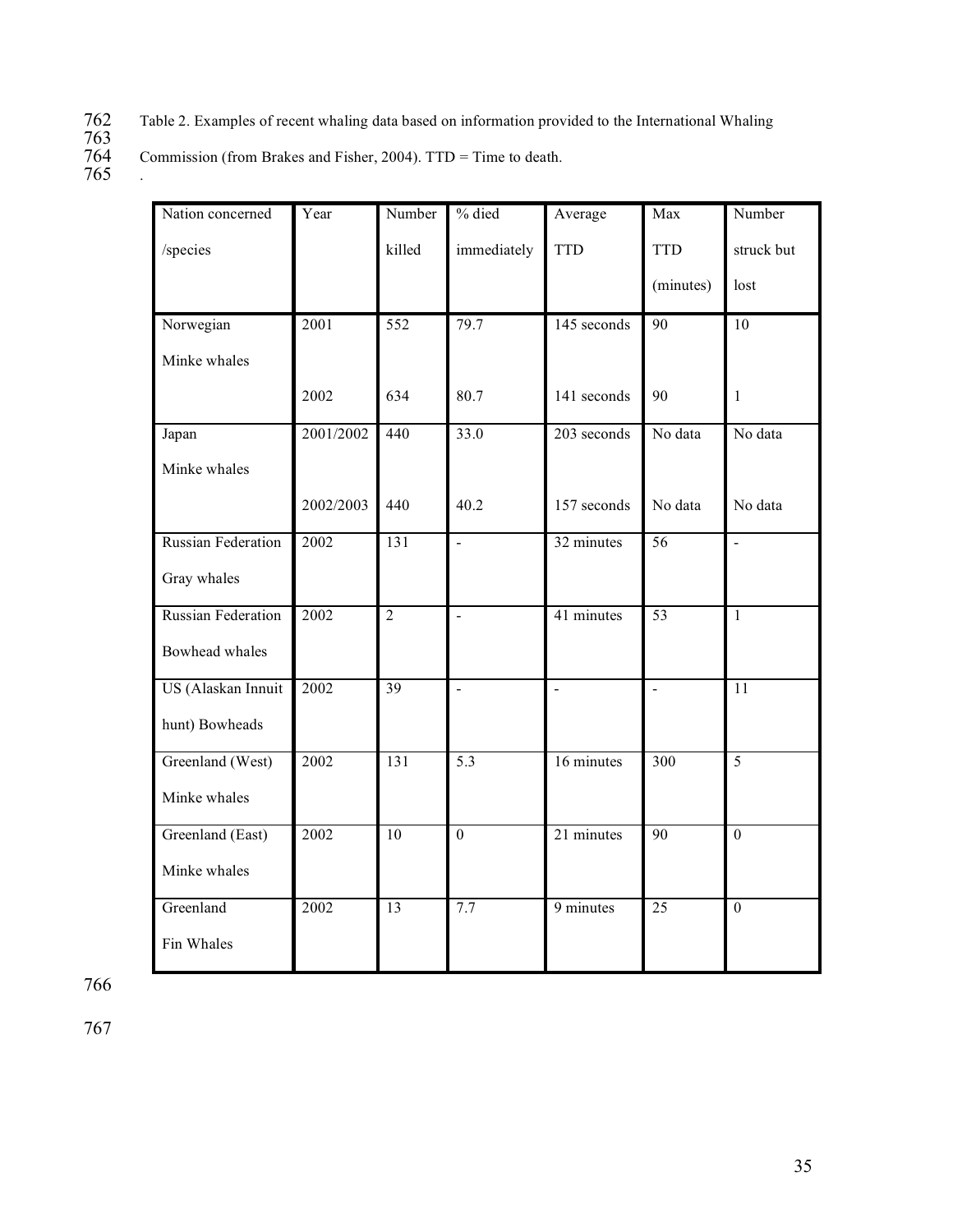767 Figure 1.

768

- 769 Common bottlenose dolphin in the Moray Firth, Scotland, playing with seaweed a
- 770 frequently observed behaviour of this particular individual (Phillips, pers. comm.).
- 771 Photocredit: Charlie Phillips.